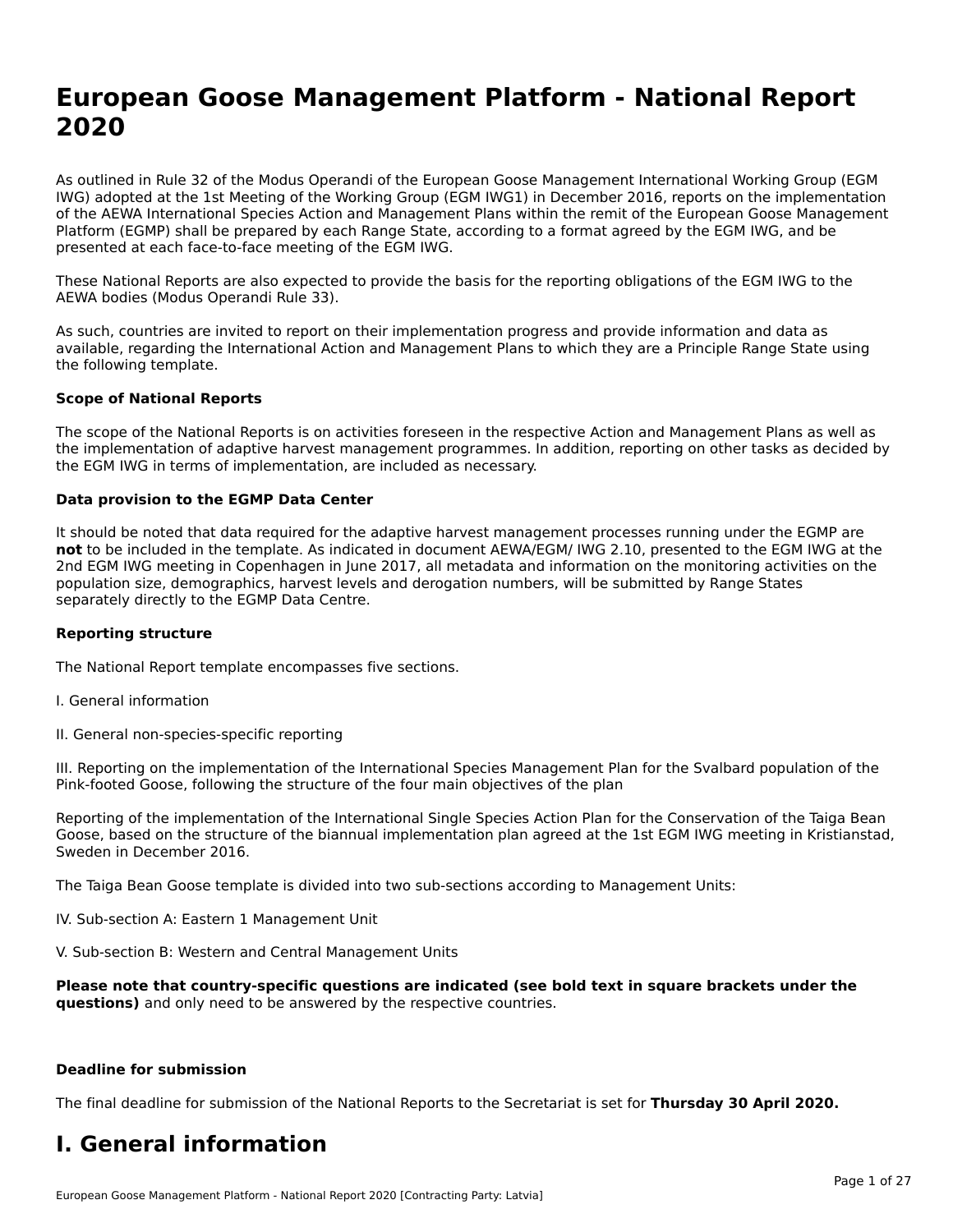#### **To be completed by all Range States**

Name of reporting country › Latvia

# **Designated National EGMP Administrative Authority**

Full name of the institution› Ministry of Environmental Protection and Regional Development

Name and title of the head of institution › State Secretary Edvins Balsevics

Mailing address - Street and number › Peldu iela 25

P.O. Box

Postal code› LV1494

City › Riga

**Country** › Latvia

Telephone › +371 67024533

E-mail› pasts@varam.gov.lv

Website › www.varam.gov.lv

## **Designated National Government Representative (NGR) for EGMP matters**

Name and title of the NGR › Vilnis Bernards

Affiliation (institution, department) Armideron (insertation, acpure<br>> Nature Protection Department Ministry of Environmental Protection and Regional Development

Mailing address - Street and number › Peldu iela 25

P.O. Box

 $\rightarrow$   $-$ 

Postal code › LV-1494

City › Riga

Country› Latvia

Telephone  $+37167026524$ 

E-mail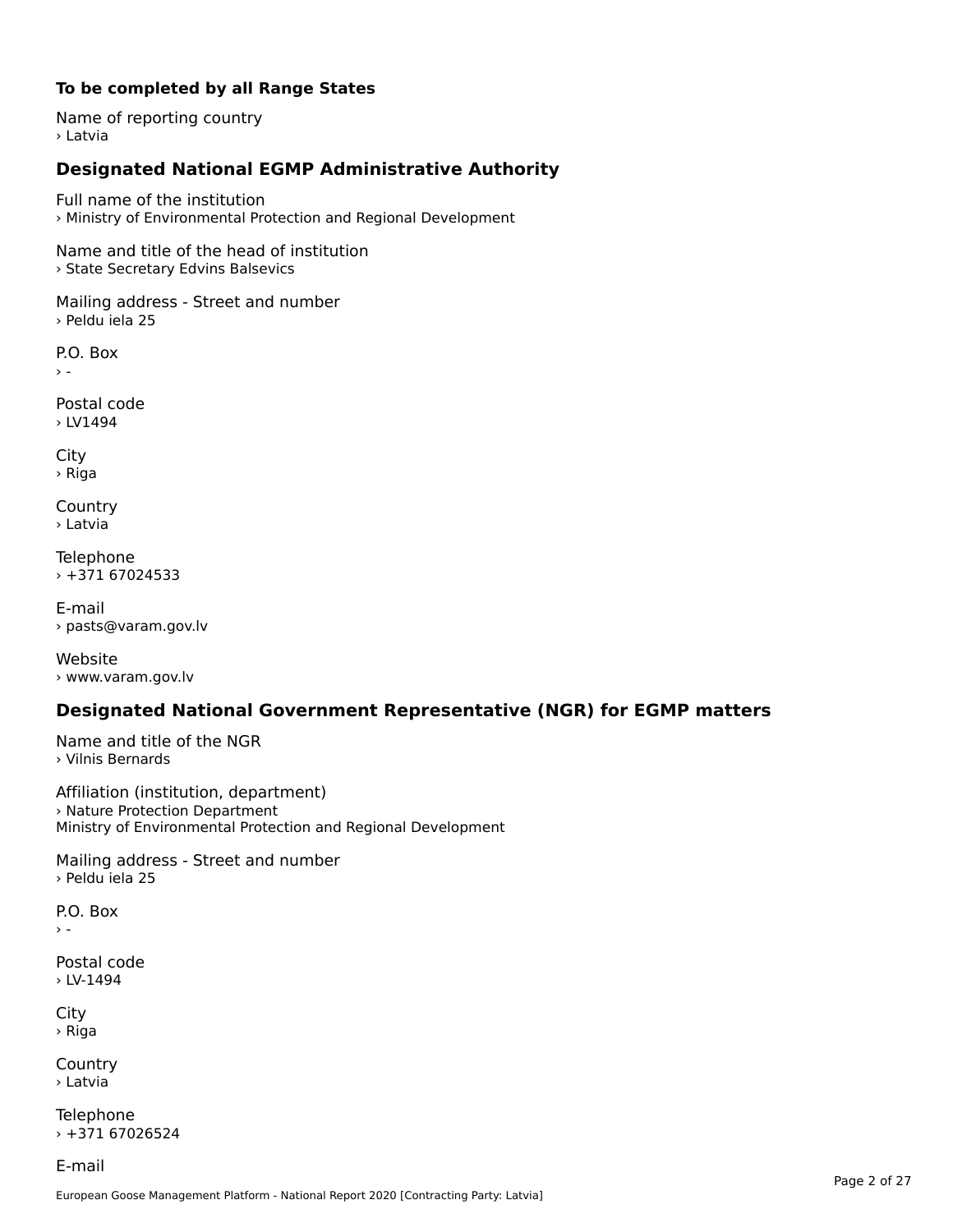› vilnis.bernards@varam.gov.lv

Website › www.varam.gov.lv

#### **Additional designated National Government Representative (NGR) for EGMP matters (if available)**

Name and title of the NGR› Ilona Mendziņa

Affiliation (institution, department) Armideori (institution, depart<br>› Nature Protection Department Ministry of Environmental Protection and Regional Development

Mailing address - Street and number › Peldu iela 25

P.O. Box  $\rightarrow$  -

Postal code› LV-1494

City › Riga

**Country** › Latvia

**Telephone**  $+37167026432$ 

E-mail› ilona.mendziņa@varam.gov.lv

Website› WWW.varam.gov.lv

# **Designated National Expert (NE) for EGMP matters**

Name and title of the NE › Dr Oskars Keišs

Affiliation (institution, department)› Institute of Biology University of Latvia

Mailing address - Street and number › Miera iela 3

P.O. Box $\rightarrow$   $-$ 

Postal code › LV-2169

City › Salaspils

**Country** › Latvia

Telephone  $+37129236300$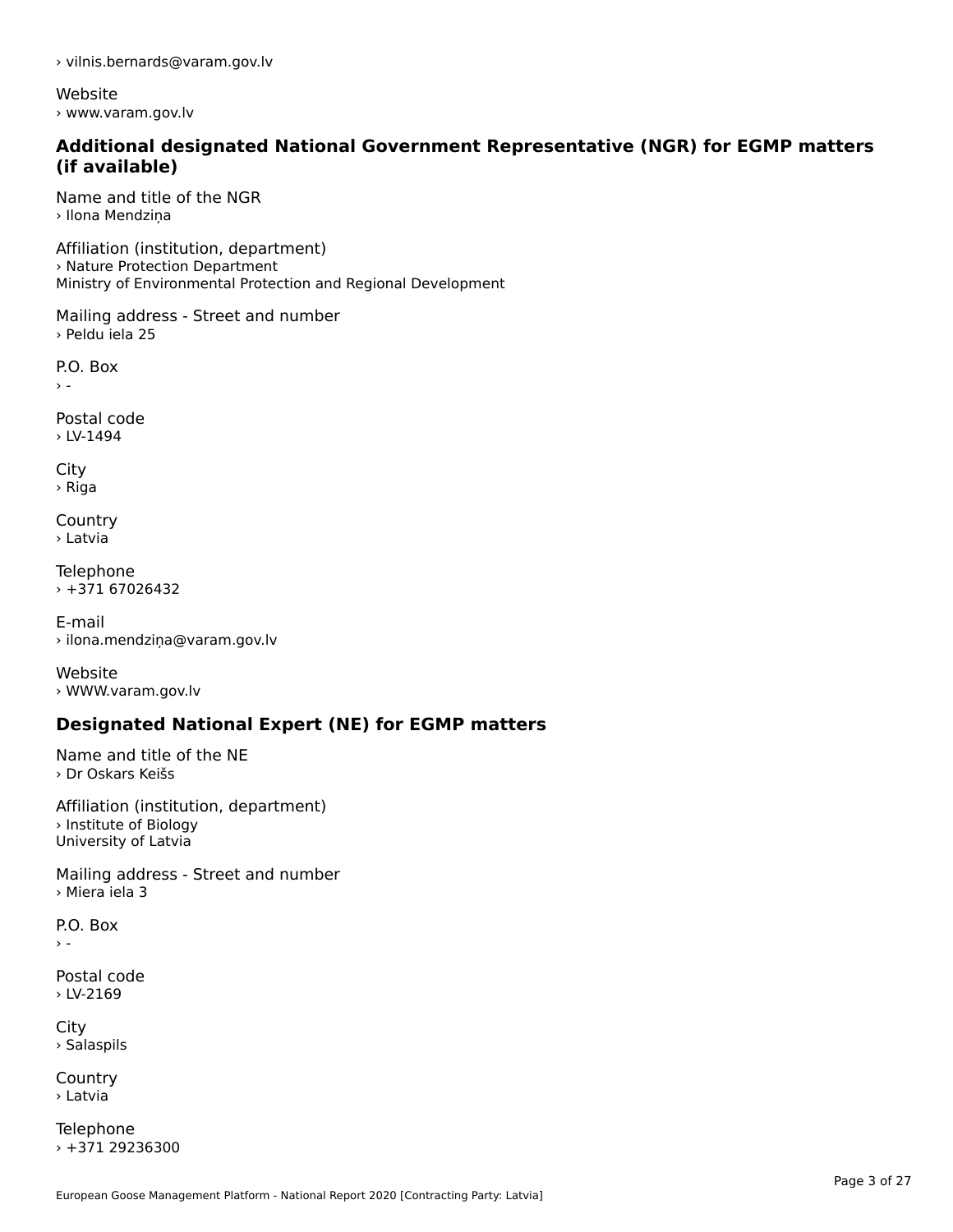E-mail› oskars.keiss@lu.lv

Website › https://lubi.lu.lv

# **Additional designated National Expert (NE) for EGMP matters (if available)**

Name and title of the NE›Affiliation (institution, department) Mailing address - Street and number P.O. Box Postal code›City **Country** Telephone E-mail›Website›

#### **Other relevant institutions/entities/individual experts that have contributed to this report**report

Please insert information on any other relevant institutions/entities/individual experts that have continuated to this report

# **Additional information and comments (optional)**

Please insert additional information and comments ›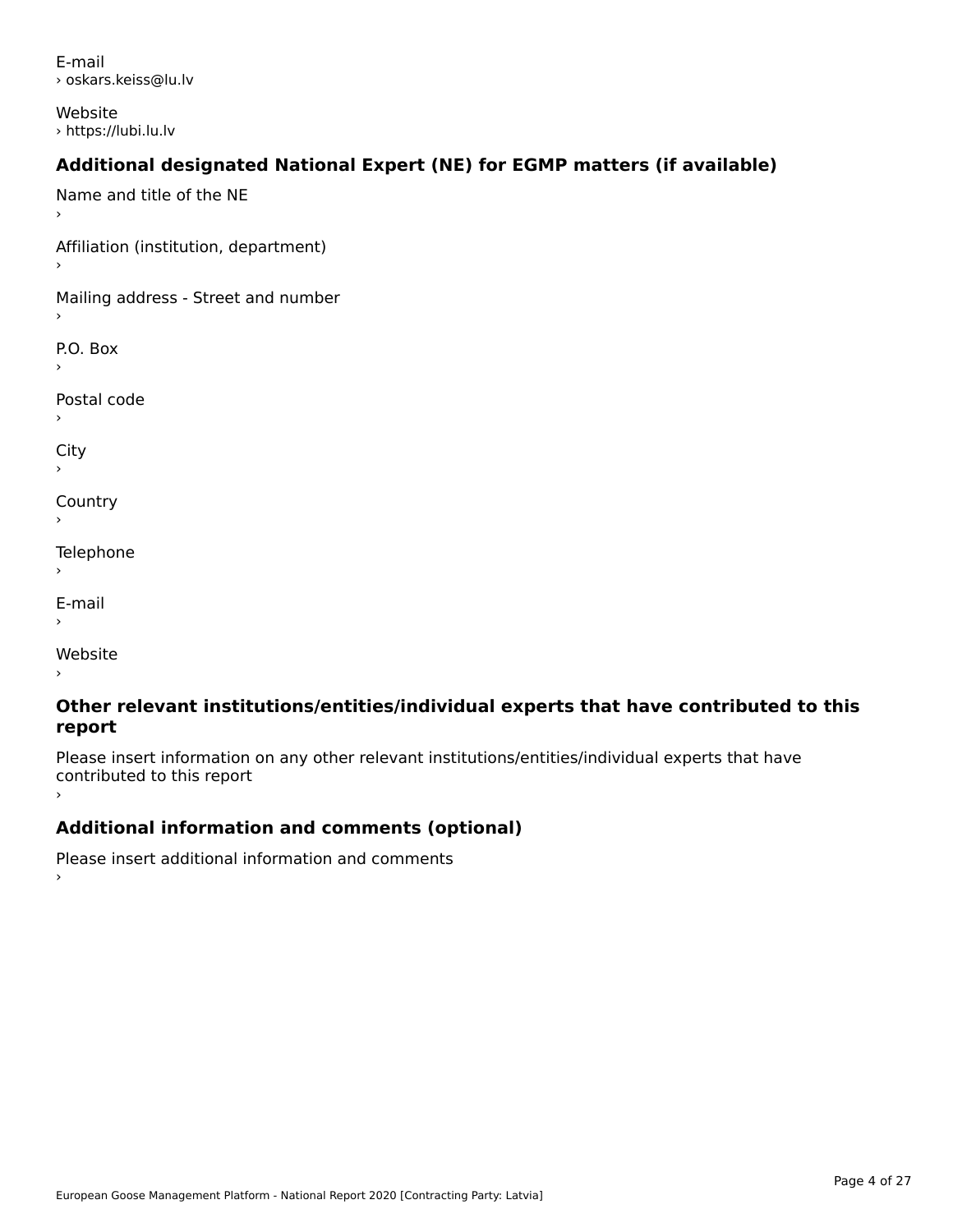#### **II. General non-species-specific reporting**

#### **To be completed by all Range States**

II.1. Are you monitoring the level of agricultural conflict (damage, complaints) with geese in your country n.i. Are you monitoring the lever or agricultural connict (damage, complaints) with g<br>on national (centralized for the entire country), regional(sub-national) or local level?

(PfG ISMP p.33, Objective II  $(4+5)$ ) ∪ is in p.55, objective<br>Please select only one option ☑ No☐ Not relevant

Please indicate the level:

Possibility for multiple options  $\Box$  National (centralized for the entire country)  $\Box$  Regional (sub-national)

☐ Local

#### **National (centralized for the entire country) monitoring**

Please provide details on the national monitoring methods, units, frequency and the coverage

Are these national activities species-specific? Please select only one optionPlease select only one option.<br>□ Yes ים וכ<br>⊡ No

Please list the species

›

#### **Regional (sub-national) monitoring**

Please provide details on the regional monitoring methods, units, frequency and the coverage

Are these regional activities species-specific? ∩ne these regional activ<br>Please select only one option □ Yes<br>□ No

Please list the species ›

#### **Local monitoring**

Please provide details on the local monitoring methods, units, frequency and the coverage

Are these local activities species-specific? Please select only one optionriease<br>□ Yes □ Yes<br>□ No

Please list the species ›

Please explain the reasons riedse explain the reasons<br>> Agriculture conflict not species specific. Damage to crops done by geese, swans, cranes etc. migratory species. Usually several species groups on one field

Please explain the reasons ›

European Goose Management Platform - National Report 2020 [Contracting Party: Latvia]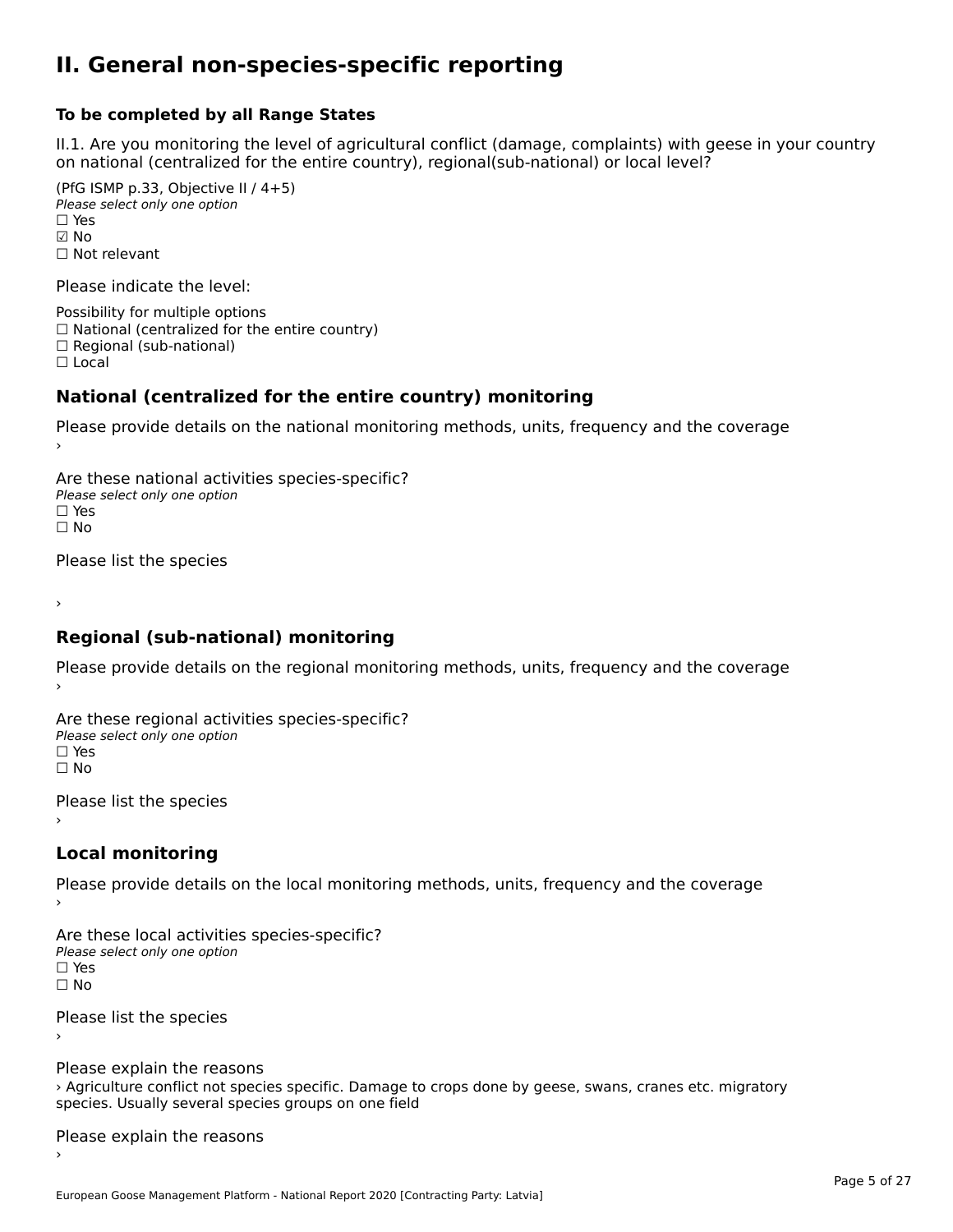II.2. What management measures does your country apply to manage agricultural conflicts related to

(PfG ISMP p. 33, Objective II  $/$  4+5)

Possibility for multiple options

™assibility for maltiple options<br>□ No agricultural conflict related to geese has been recorded in my country  $\Box$  No agricultural conflict related to geese has been recorded in high conflict  $r$ 

 $\Box$  No management measures are applied to manage agricultural commets relations to  $\Box$ 

 $\mathbb Z$  Compensation schemes (payments to farmers for losses e.g. crop damage)

ഇ compensation schemes (payments to farmers for losses e.g. crop damage)<br>□ Subsidy schemes (payments to support farmers to provide for/tolerate geese on their land, replacing agricultural use)

use,<br>☑ Scaring schemes or other preventive measures designed to actively keep geese away from farmland

⊠ Scaring scrientes of other preventive measures designed to a<br>□ Designation of goose foraging areas (accommodation areas)

□ Designation of goose foraging areas (accommodation areas)<br>□ Derogation shooting to keep geese away from sensitive crops and to reduce population size

 $\Box$  Any other management measures to alleviate agricultural conflict

### **No management measures are applied**

Please explain the reasons ›

### **Compensation schemes (payments to farmers for losses e.g. crop damage)**

Please indicate the level at which the schemes are applied

Possibility for multiple options rossibility for multiple options<br>☑ National (centralized for the entire country) ⊠ National (centranzed io<br>□ Regional (sub-national) ☐ Local

Please explain how the damage (yield loss) is determined

› Cabinet of ministers regulations Nr 353 On order in which the owners of land or users must determine the extent of the losses related to the significant damage caused by the specially protected non-game species extent of the losses related to the significant damage caused by the specially protected non-game species<br>and the migratory species and the requirements of the minimum protection measures for the prevention of damage (2016)

Are these schemes species-specific?

ric criese serientes spec<br>Please select only one option ☐ Yes☑ No

Please provide details on the species-specific measures

Please provide any other details (e.g. results), if available

Please explain the reasons › Damage during migration. Geese, swans and cranes on some fields+ damage by game mammals species.

Is the effectiveness of this scheme evaluated?Please select only one option ☐ Yes☑ No

Please provide details on the evaluation of effectiveness

Please provide any other details (e.g. results), if available

Please explain the reasons

› Difficulties to evaluate effectiveness of scheme due to short period of scheme

#### **Subsidy schemes (payments to support farmers to provide for/tolerate geese on their land, replacing agricultural use)**land, replacing agricultural use)

Please indicate the level at which subsidy schemes are provided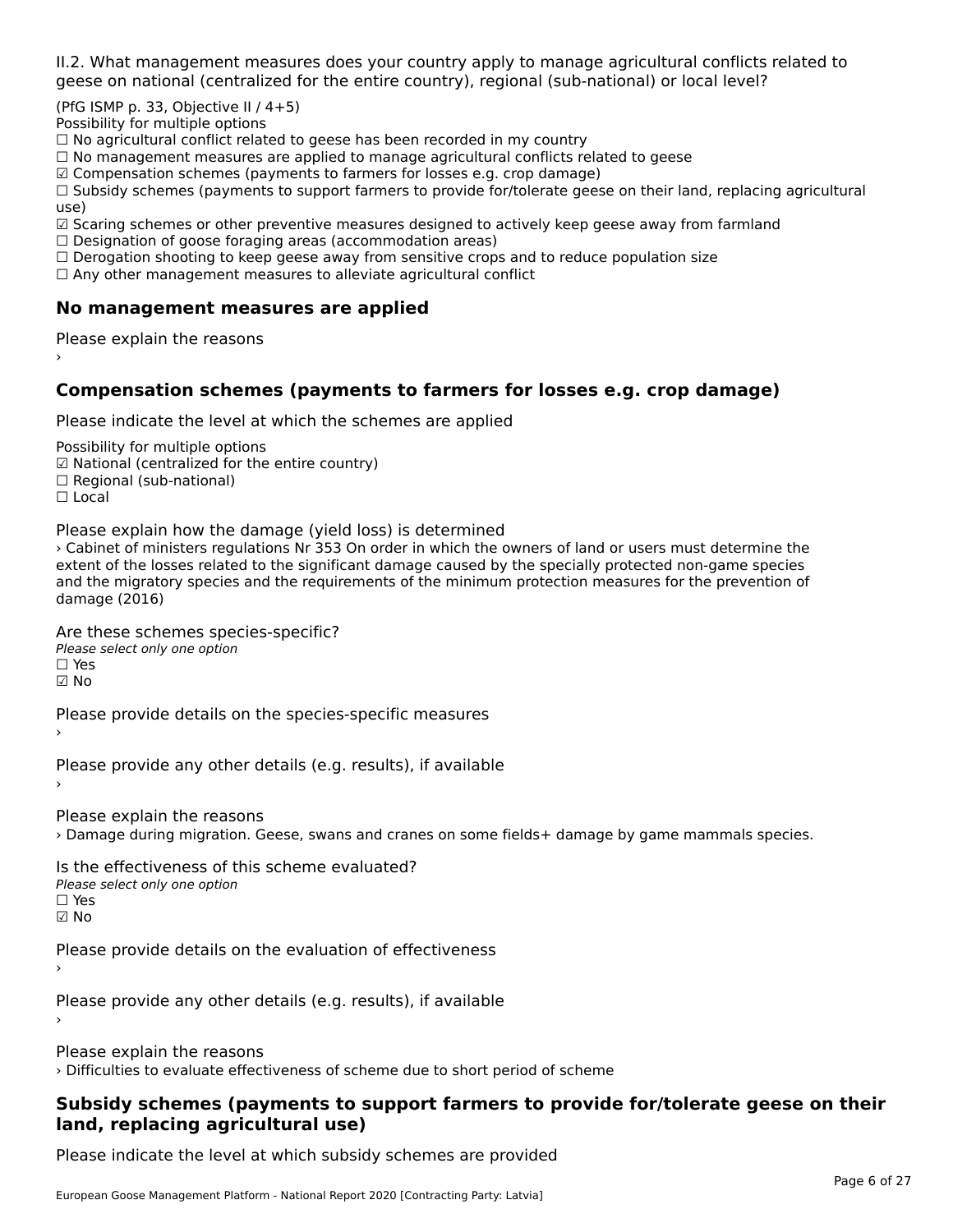Possibility for multiple options rossibility for multiple options<br>□ National (centralized for the entire country) □ National (centralized io<br>□ Regional (sub-national) ☐ Local

Please provide details on the subsidy schemes

Are these schemes species-specific?∩ne these senemes spee<br>Please select only one option □ Yes<br>□ No

Please provide details on the species-specific measures

Please provide any other details (e.g. results) if available

Please explain the reasons

Is the effectiveness of this scheme evaluated?□ CITC CITCCLIVERESS OF C<br>Please select only one option  $\square$  Yes ☐ No

Please provide details on the evaluation of effectiveness

Please provide any other details (e.g. results) if available

Please explain the reasons

#### **Scaring schemes or other preventive measures designed to actively keep geese away from farmland**

Please indicate the level of the schemes

Possibility for multiple options rossibility for multiple options<br>☑ National (centralized for the entire country) ⊠ National (centralized io<br>□ Regional (sub-national) ☐ Local

Please provide details on the scaring schemes or other preventive measures › In accordance with Cabinet of Ministers Regulations No. 353 The land owner or user must ensure at least one of the following protection measures: visual scammer repellentsrepenents<br>other measures that do not contradict environmental protection and nature conservation requirements

Is the effectiveness of this scheme evaluated? Please select only one option ☐ Yes☑ No

Please provide details on the evaluation of effectiveness

Please provide any other details (e.g. results) if available

Please explain the reasons › Short period (two full seasons) for evaluation of effectiveness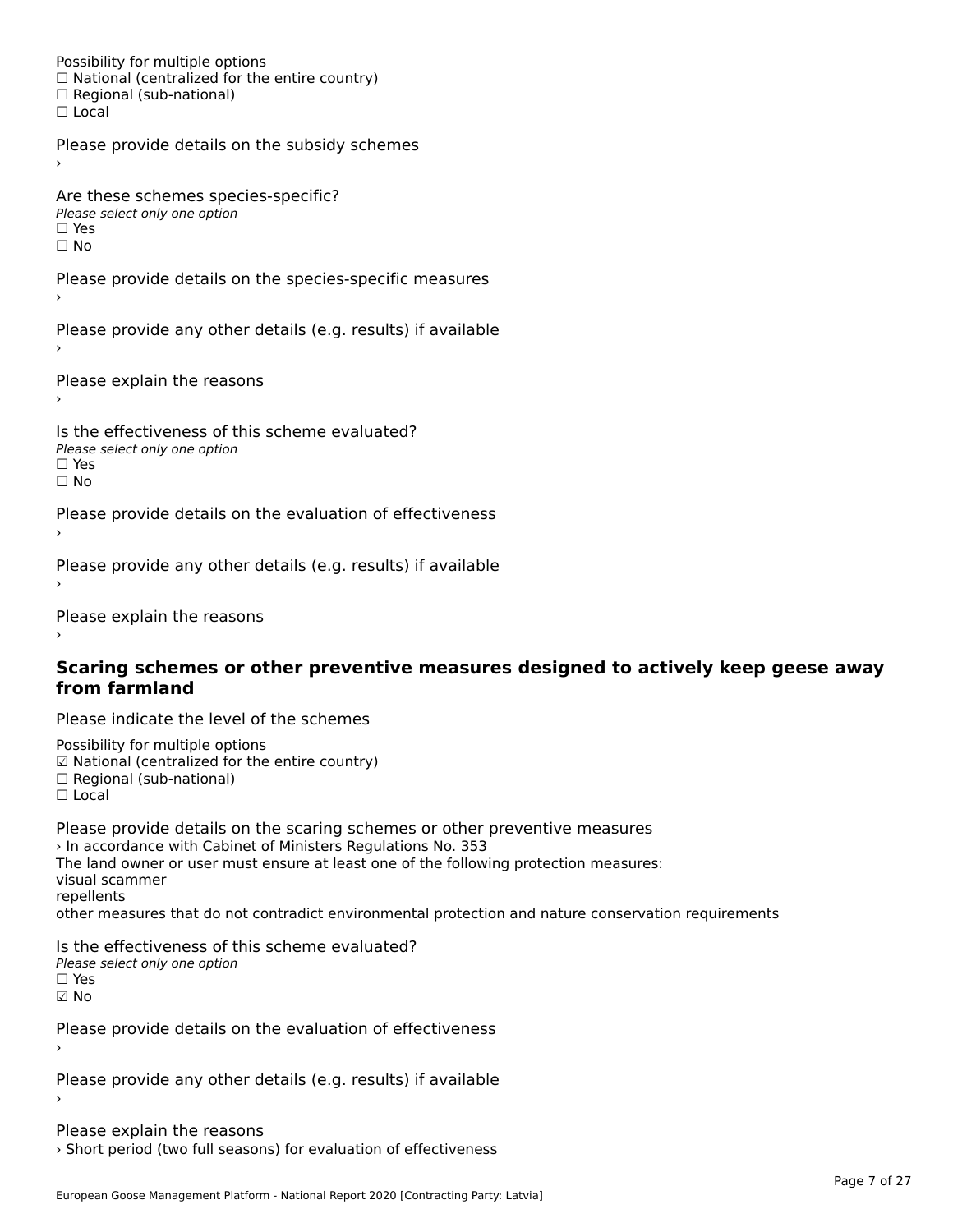## **Designation of goose foraging areas (accommodation areas)**

Please provide details on the foraging areas (accommodation areas)

Please indicate at which level the foraging areas are designated

Possibility for multiple options

rossibility for multiple options<br>□ National (centralized for the entire country)

□ National (centralized io<br>□ Regional (sub-national)

☐ Local

#### Is the effectiveness of accommodation areas evaluated?□ CILCCCCVCIC55 OF 0<br>Please select only one option □ Yes<br>□ No

Please provide details on the evaluation of effectiveness

Please provide any other details (e.g. results), if available

Please explain the reasons

#### **Derogation shooting to keep geese away from sensitive crops and to reduce population size**

Please provide species-specific details on the derogation shooting ›

Please indicate the application level of the derogation shooting

Possibility for multiple options

 $\Box$  National (centralized for the entire country)

 $\Box$  Regional (sub-national)

☐ Local

Is the effectiveness of derogation shooting evaluated?

□ CITC CITCCLIVENC55 OF 0<br>Please select only one option

□ Yes<br>□ No

Please provide details on the evaluation of effectiveness

Please provide any other details (e.g. results), if available

Please explain the reasons

### **Any other management measures taken to alleviate agricultural conflicts**

Please provide details on the management measures that are taken

Please indicate the level of the measures

Possibility for multiple options rossibility for multiple options<br>□ National (centralized for the entire country) □ Regional (centranzed to<br>□ Regional (sub-national) ☐ Local

Are these measures species-specific?Please select only one optionriease<br>□ Yes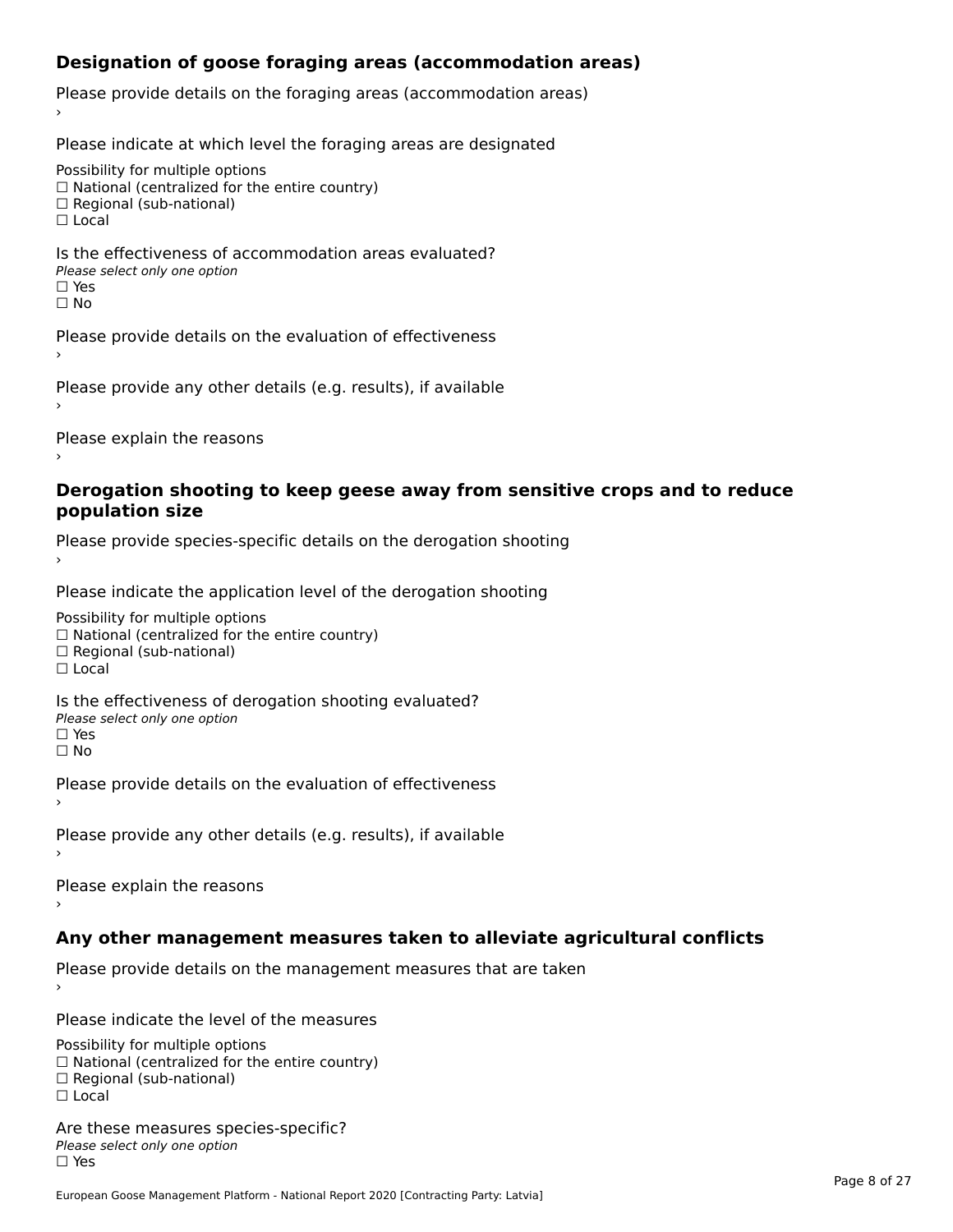#### ☐ No

Please give details on the species-specific measures

Please provide brief details (attach file or provide weblink)

Please explain the reasons

Is the effectiveness of these measures evaluated?□ CIC CILCCLIVENC55 OF C<br>Please select only one option □ Yes<br>□ No

Please provide details on the evaluation of effectiveness

Please provide any other details (e.g. results), if available

Please explain the reasons

II.3. Has your country developed new or adjusted existing legislation to facilitate the implementation of adaptive harvest management within the framework of an ISSAP or ISSMP?

(TBG ISSMP; PfG ISSMP)

Please select only one option ☐ Yes

 $\Box$  Yes

☐ The legislation has been reviewed and no need to adjust existing or develop new legislation has been identified  $\Box$  The regislation has been reviewed and no need to adjust existing or develop hew regislation has been identify and  $\Box$  No, but the development of new or adjustment of existing legislation is currently under political  $\Box$  No, but the development of new or adjustment of existing legislation is currently under technical discussion ☐ The legislation has not been reviewed yet for any possible need of adjustment or development of new legislation ☑ Other

Please provide details on the new legislation or the adjustments to existing legislation and the issues riease piu<br>seddressed ›

Please attach the legislation

Please indicate if you have used the Guidance on Implementation of AHM through Domestic Legal Regulations (adopted at EGM IWG3) ∩egalations (aaopted al.<br>Please select only one option □ Yes<br>□ No

Please explain what other guidance has been used instead

Please provide details

Is there an anticipated date to conclude considerations related to development or adjustment of legislation is there an anticipated date to control<br>related to AHM within your country

Is there an anticipated date to conclude considerations related to development or adjustment of legislation Proced to Arm within your country

Please explain the reasons›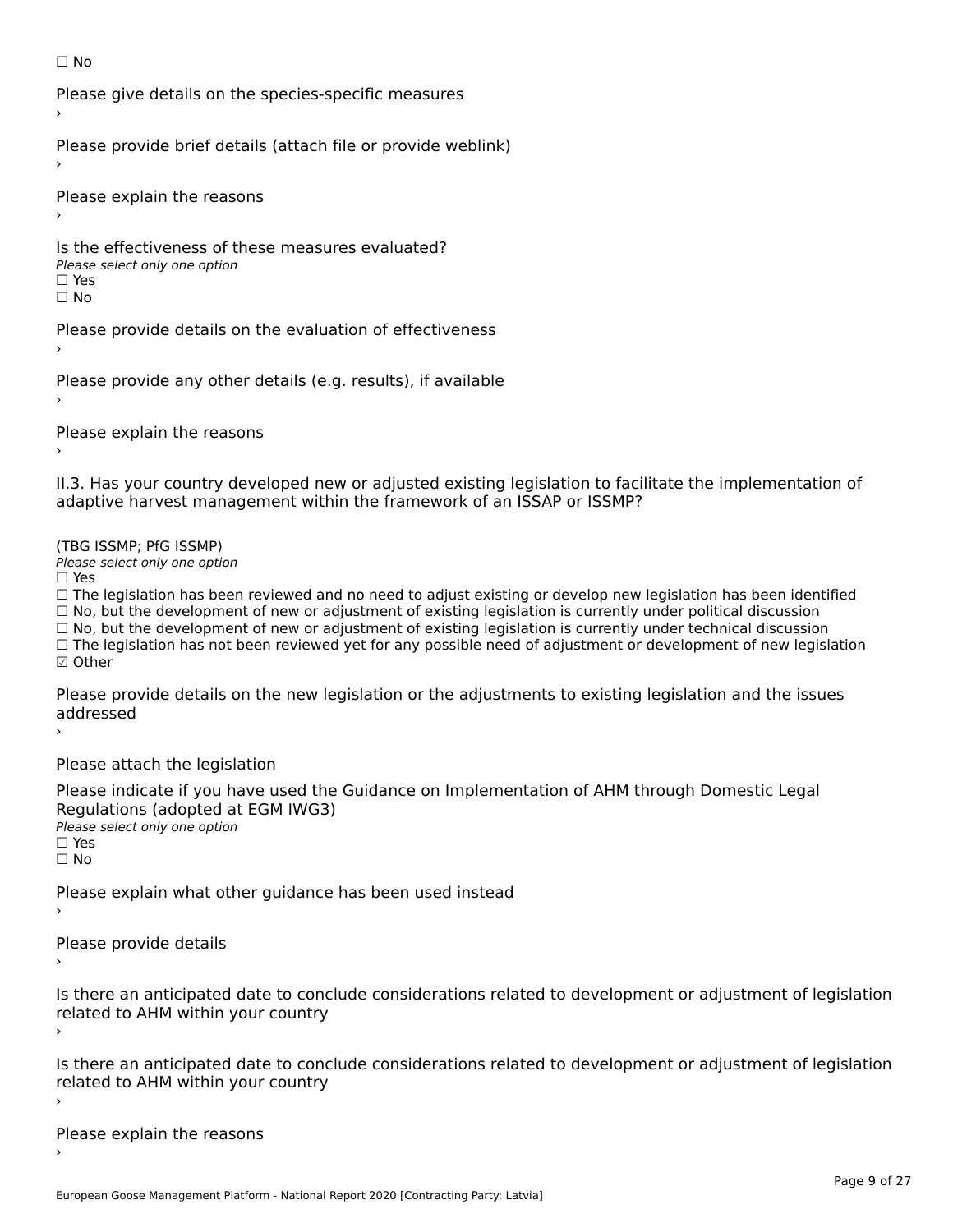Please specify › No harvest of TBG or PfG ISSMP populations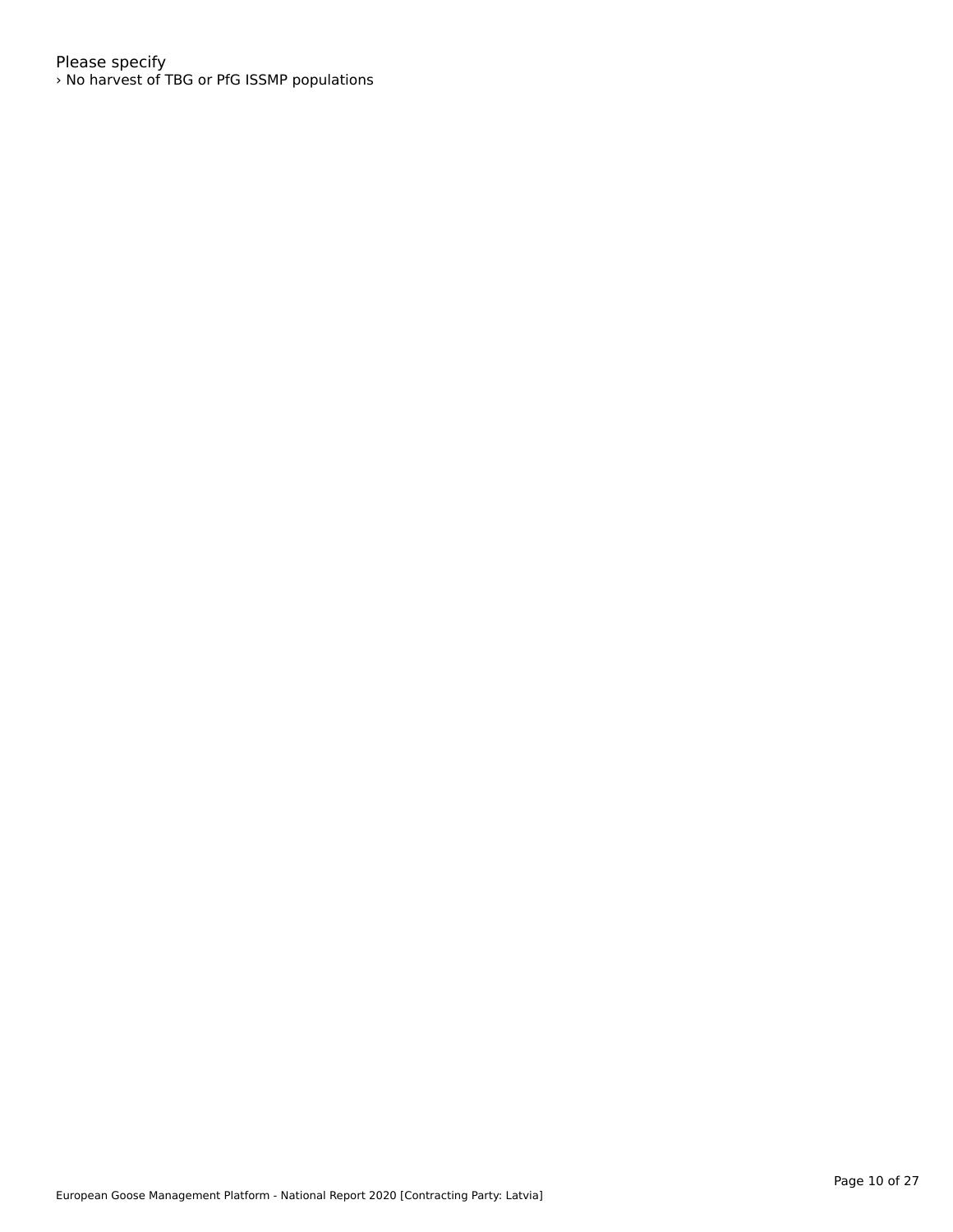# **III. Pink-footed Goose International Species Management Plan (PFG**III. FIIIN-IUULEU GUUSE IIILEI II**atiunai Species Management Fian (FTG**<br>ISMD)

#### **Praticipating Range States: Belgium, Denmark, the Netherlands, Norway**

## **General Implementation**

III.1. Does your country have a national (centralized for the entire country), regional (sub-national) or local

(PfG ISMP, p. 29; Objective II+IV/6) Please select only one option *riease select only one option*<br>□ Yes, adopted and being implemented  $\Box$  res, adopted and being implemented<br> $\Box$  Yes, adopted but not being implemented  $\Box$  A plan(s) is/are being developed ☐ No

Please indicate the level of the plan

Possibility for multiple options rossibility for multiple options<br>□ National (centralized for the entire country) □ National (centralized io<br>□ Regional (sub-national) ☐ Local

#### **National management plan**

Please indicate the date of adoption

 **National** Management Plan

›

Please indicate by whom the plan was adopted

**National** Management Plan ›

Please provide details about the implementing agency

**National** Management Plan ›

Please provide a reference to the plan

**National** Management Plan ›

Please provide a main contact

**National** Management Plan ›

Does the management plan/s promote recreational uses such as tourism and hunting?

(PfG ISMP, p. 33, Objective II+IV/6) Please select only one optionPlease select only one option  $\square$  Yes ☐ No

Please provide more details on the activities

Please indicate the economic, cultural and other value of the recreational activities at national level

Please explain the reasons

### **Regional management plan**

In case of various management plans, please upload a document or table listing all the management plans, $\frac{1}{2}$  case of various management plans, please uploa including the details required in the sections below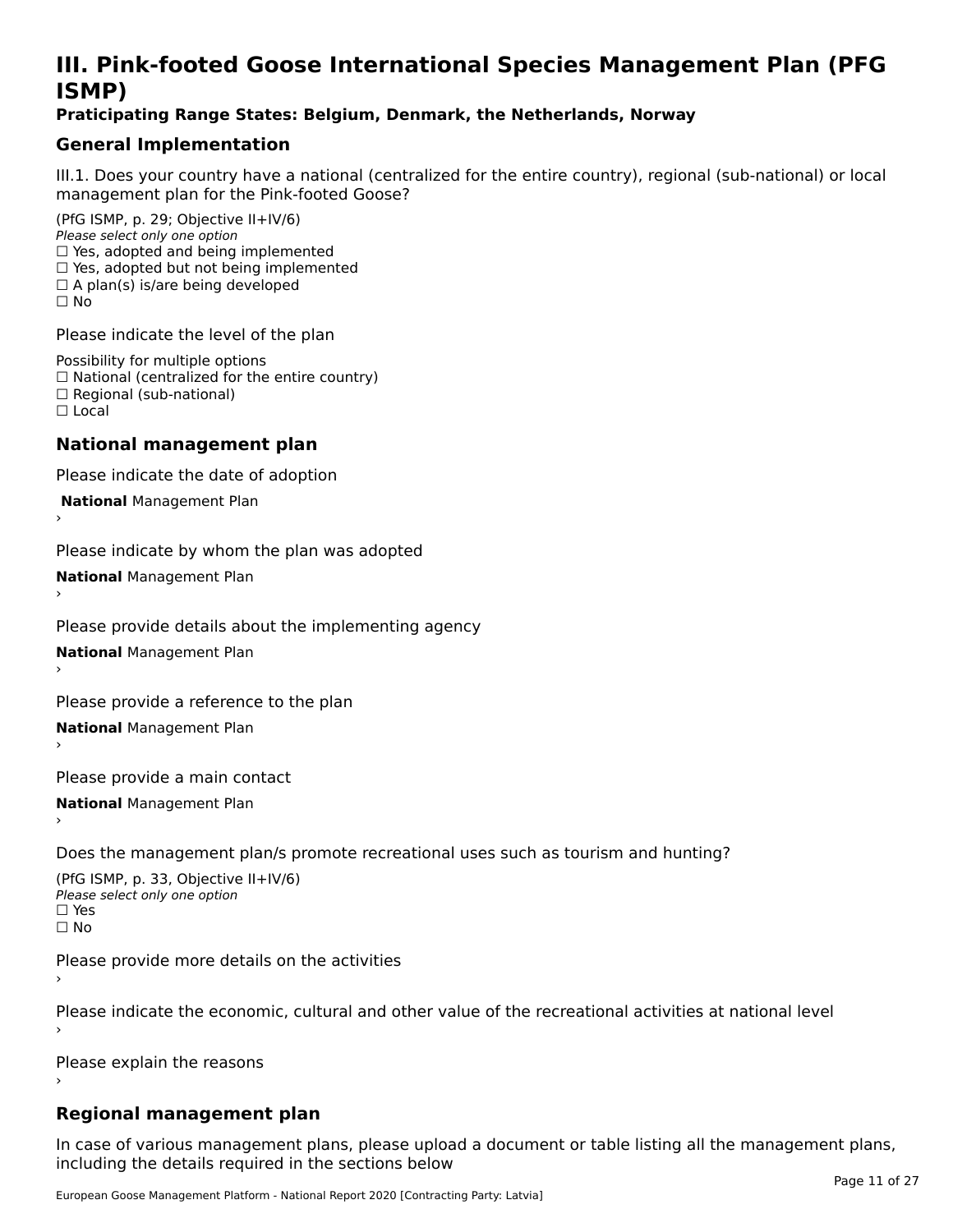Please indicate the region the plan encompasses **Regional** Management Plan

Please indicate the date of adoption **Regional** Management Plan ›

Please indicate by whom the plan was adopted

**Regional** Management Plan

›

Please provide details about the implementing agency

**Regional** Management Plan

Please provide a reference to the plan

**Regional** Management Plan

Please provide a main contact

**Regional** Management Plan

Does the management plan promote recreational uses such as tourism and hunting?

(PfG ISMP, p. 33,Objective II+IV/6) ∩∩ וויוכו פון<br>Please select only one option<br>□ Yes □ Yes<br>□ No

Please provide more details on the activities

Please indicate the economic, cultural and other value of the recreational activities at regional level

Please explain the reasons ›

### **Local management plan**

In case of various management plans, please upload a document or table listing all the management plans, In case of various management plans, please uploa<br>including the details required in the sections below

Please indicate the area the plan encompasses

**Local** Management Plan

Please indicate the date of adoption

**Local** Management Plan›

Please indicate by whom the plan was adopted

**Local** Management Plan

Please provide details about the implementing agency

**Local** Management Plan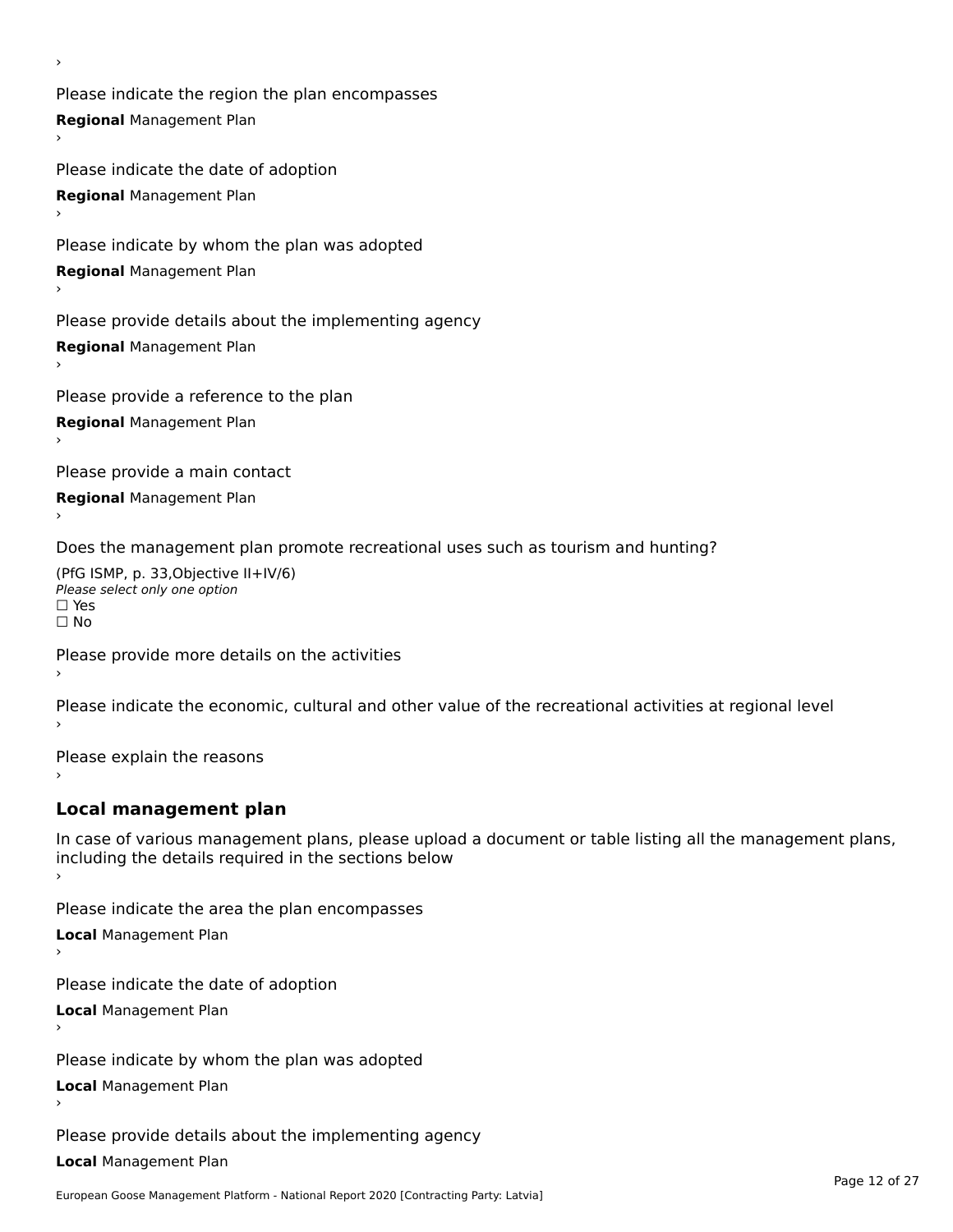Please provide a reference to the plan **Local** Management Plan

Please provide a main contact

**Local** Management Plan

›

Does the management plan promote recreational uses such as tourism and hunting?

(PfG ISMP, p. 33, Objective II+IV/6) Please select only one option☐ Yes☐ No

Please provide more details on the activities

Please indicate the economic, cultural and other value of the recreational activities at local level

Please explain the reasons ›

Please indicate the level of the plan ∩ease marcate the lever of the plan<br>□ National (centralized for the entire country) □ National (centralized io<br>□ Regional (sub-national) ☐ Local

#### **National management plan**

Please indicate the date of adoption National management plan

Please indicate by whom the plan was adopted

National management plan ›

Please provide details about the implementing agency

National management plan

Please provide a reference to the plan

National management plan

Please provide a main contact

National management plan

# **Regional management plan**

Please indicate the region the plan encompasses Regional management plan

Please indicate the date of adoption

Regional management plan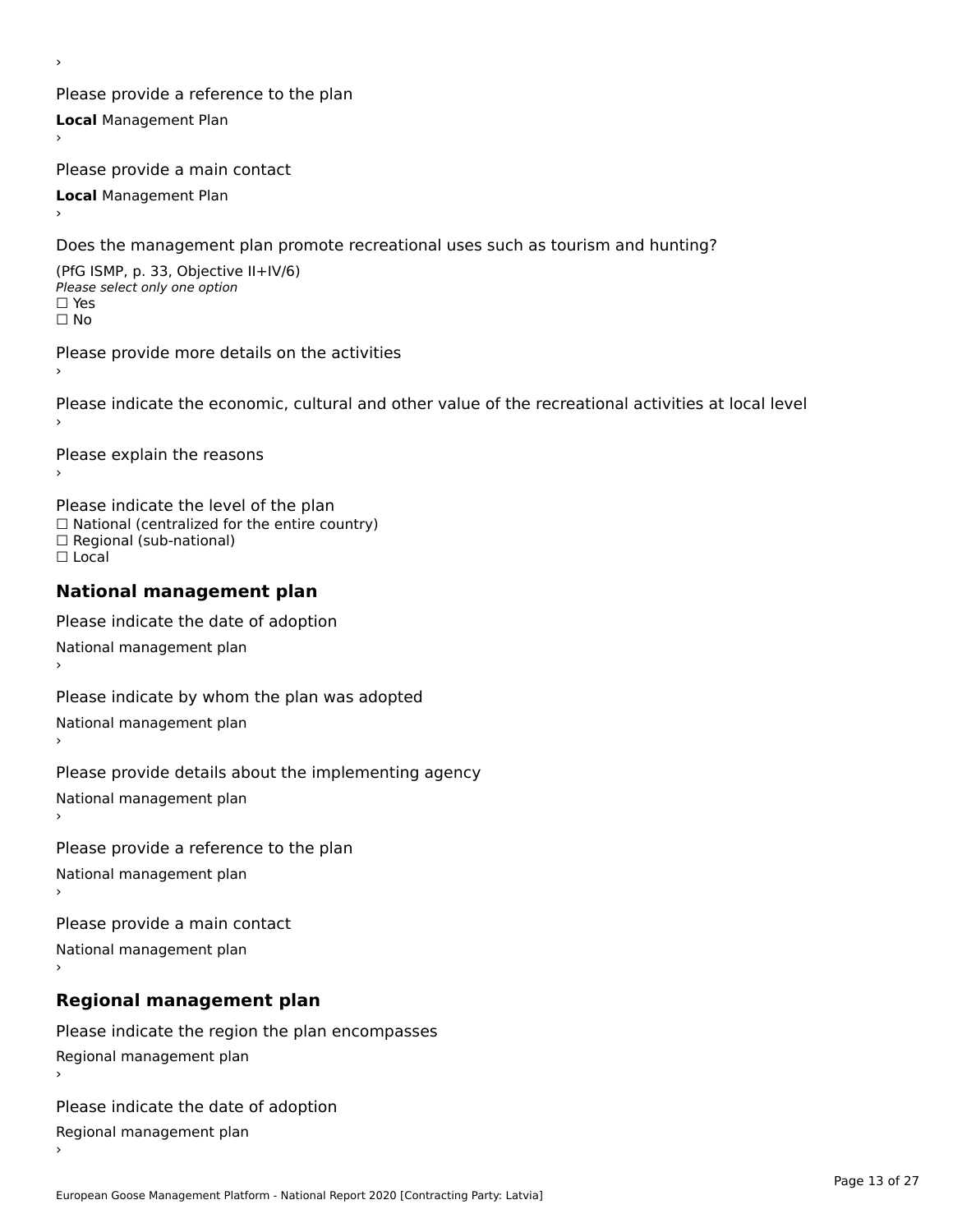```
Please indicate by whom the plan was adopted Regional management plan
Please provide details about the implementing agency Regional management plan
Please provide a reference to the plan Regional management plan
Please provide a main contact Regional management plan
Local management plan
Please indicate the area the plan encompasses Local management plan›Please indicate the date of adoption Local management plan١,
Please indicate by whom the plan was adopted Local management plan›Please provide details about the implementing agency Local management plan١,
Please provide a reference to the plan Local management plan›Please provide a main contact Local management plan١,
In case of various management plans, please upload a document or table listing all the management plans,in case or various management plans, please upload
including the details required in the sections above
Are the management plan/s promoting recreational uses such as tourism and hunting?
```

```
(PfG ISMP, p. 33, Objective II+IV/6)
Please select only one option☐ Yes☐ No
```
Please provide more details on the planned activities

Please explain the reasons›

Please indicate why the plan is not being implemented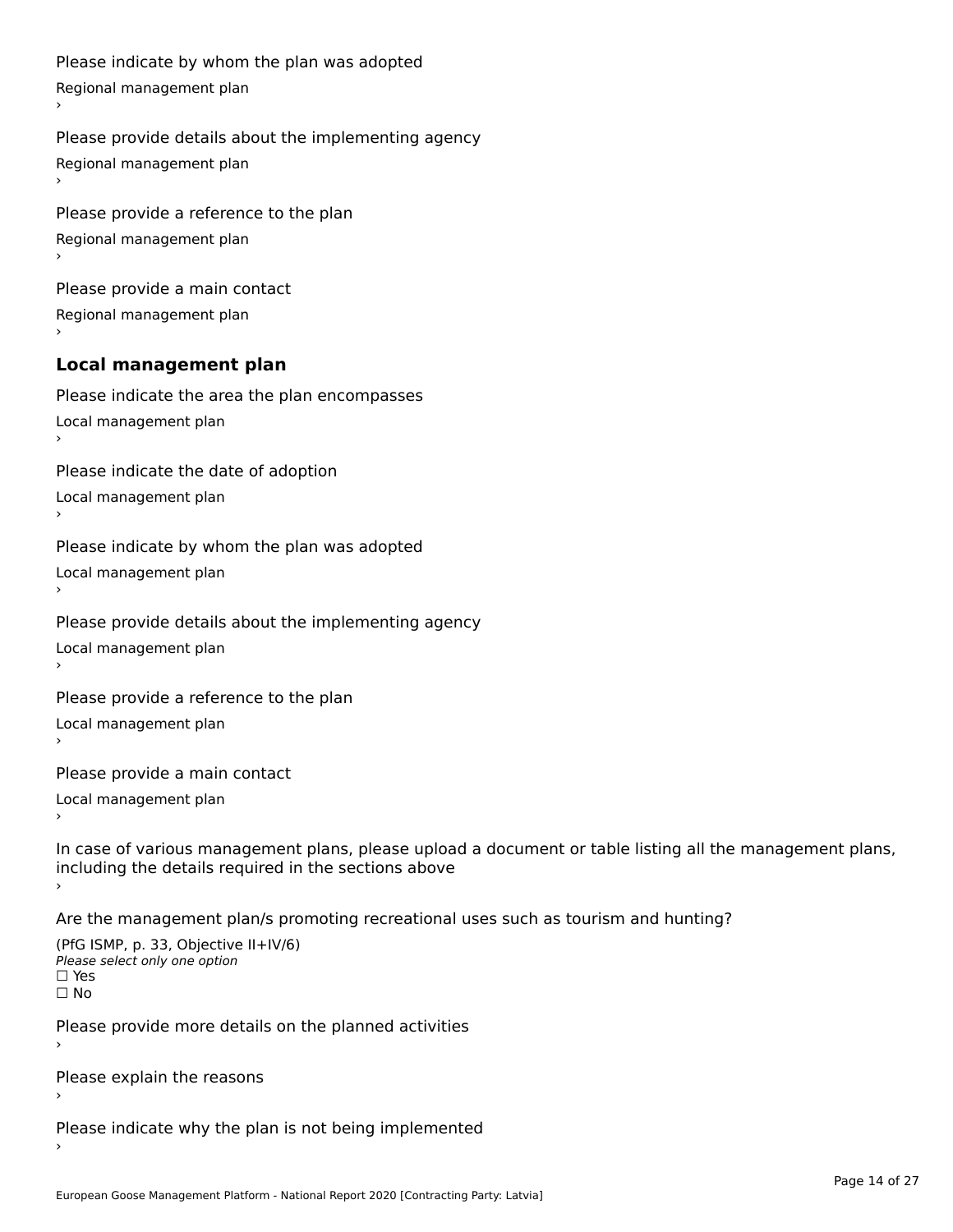Please indicate the timeline for the finalization of the plan

Please indicate when it is expected to be adopted

Please indicate the level of the plan(s) (National, regional, local)

Please explain the reasons

Field for additional information on management plan/s (optional)

III.2. Has your country established a working group to support the implementation of the PfG ISMP?

(PfG ISMP, p. 29, Objective  $I+II+II+IV/1$ ) Please select only one option □ Yes, a working group has been established □ Tes, a working group has been established<br>□ The establishment of a working group is under consideration

Please indicate the type of working group that has been established

Possibility for multiple options ™assibility for multiple options<br>□ National (centralized for the entire country) □ National (centralized io<br>□ Regional (sub-national)  $\Box$  Local

#### **National working group**

›

Please indicate the date of establishment

Please list the working group members and coordinator ›

Please provide details about the functions of the working group ›

Please provide a main contact ›

**Regional working group**

In case of multiple regional working groups, please upload a document or table listing all the working In case of multiple regional working groups, please upload a<br>groups, including the details required in the sections below

Please indicate the region the working group services ›

Please indicate the date of establishment ›

Please list the working group members and coordinator ›

Please provide details about the functions of the working group ›

Please provide a main contact ›

#### **Local working group**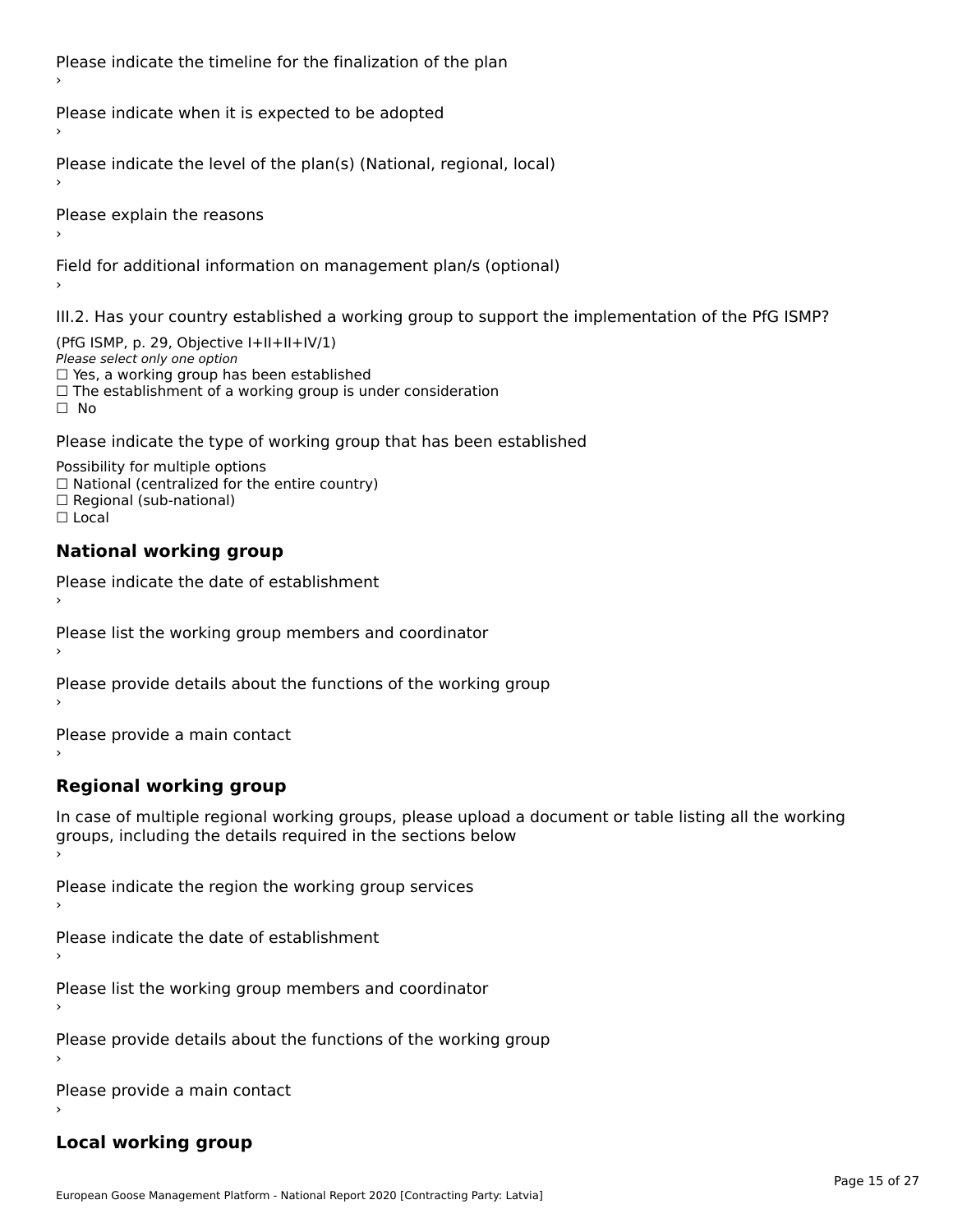In case of multiple local working groups, please upload a document or table listing all the working groups, including the details require in the sections above

Please indicate the area the working group services ›

Please indicate the date of establishment ›

Please list the working group members and coordinator ›

Please provide details about the functions of the working group ›

Please provide a main contact ›

Please indicate by when a decision on the establishment will be taken

Please indicate which existing structure or capacity is responsible for the implementation of the PfG ISMP instead ›

Field for additional information on working group (optional)

#### **Objective I. Maintain a sustainable and stable Pink-footed Goose population and its range**range

III.3. Have key sites for the Pink-footed Goose been identified in your country?

(PfG ISMP, p. 32, Objective I/4)Please select only one option ☐ Yes☐ No

Please upload an Excel table and include specific information for each site on the following items

- $1 \quad \alpha$
- 2 Site
- 2 Site<br>3 Size (ha)

د حدد una<br>4 Location (decimal geographic coordinates; and separately upload a map indicating roost and main foraging areas 4 Location<br>if possible)

- 5 Main habitat types
- 6 Has this site been afforded appropriate designation status at international levels (e.g. Ramsar site, SPA, etc.)? 6. Bestweetter status
- 6a Designation status<br>6b Date of designation
- 
- 6c Any other relevant information
- 7 Has this site been afforded appropriate protected area status at national levels? 7a Designation status
- 7a Designation status<br>7b Date of designation
- 
- 7c Any other relevant information
- 8 Does a management plan exist that address the conservation requirements of pink-footed geese?
- 8a Provide brief details e.g. about the hunting regulations and other management regimes ›

Please explain the reasons

III.4. Are measures being taken to restore and/or rehabilitate Pink-footed Geese roosting and/or feeding habitats?

 $(PCI GMP, p. 33, Qb)$  is the I+II/7) Possibility for multiple optionsPossibility for multiple options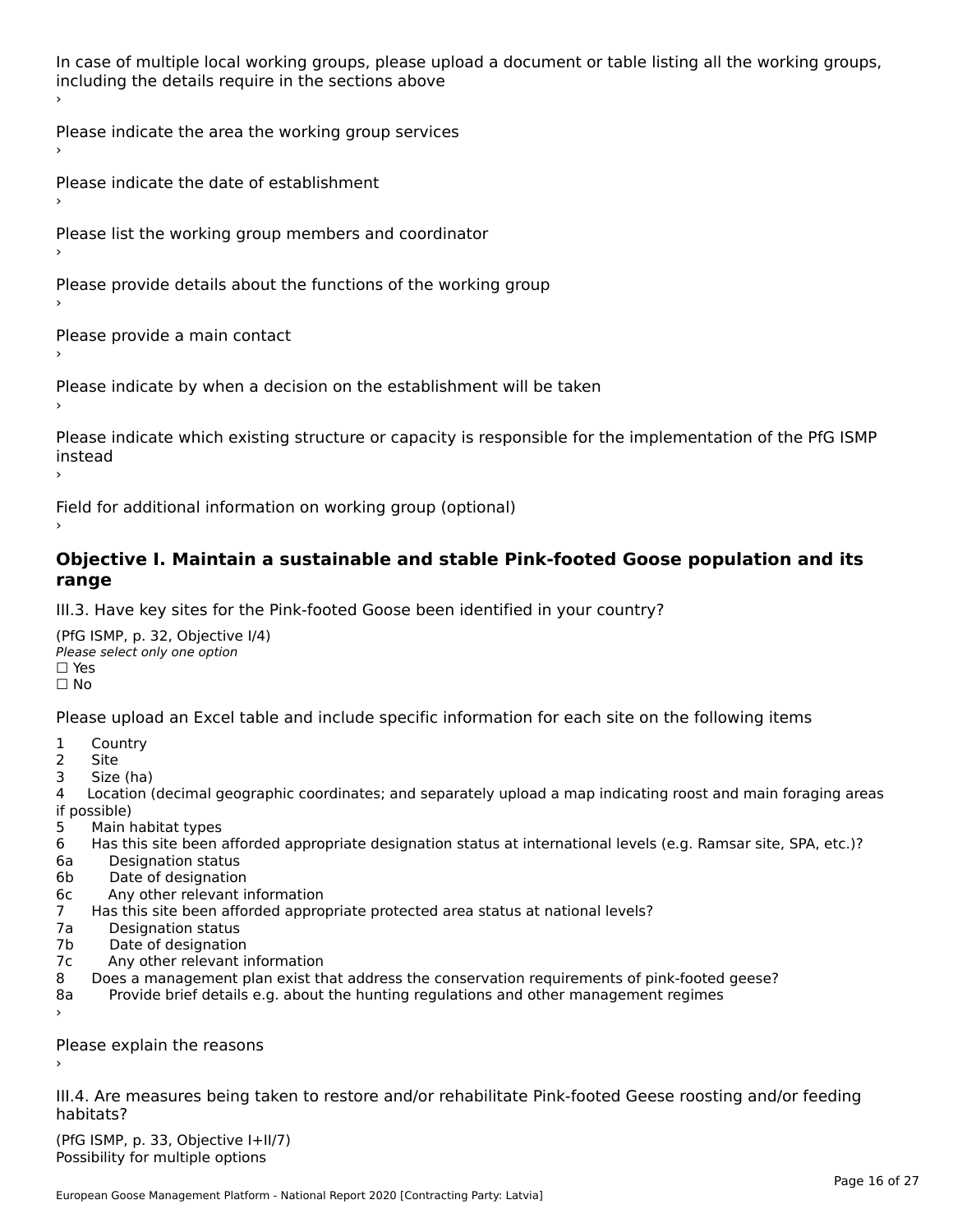☐ In staging areas □ in staging areas<br>□ In the wintering areas ☐ Not relevant

# **In the staging areas**

```
Please provide brief details, listing sites and measures ›
```
#### **In the wintering areas**

Please provide brief details, listing sites and measures ›

Please explain the reasons

III.5. Has a programme for prevention of Pink-footed Goose breeding on mainland been developed and implemented in your country?

(PfG ISMP, p. 31, Objective I+II+II/2)

**[only for Norway]**

Please select only one option riease select only one option<br>□ Yes, the programme is being implemented

 $\Box$  ies, the programme is being implemented to date  $\Box$  Yes, but the programme is not being implemented to date

 $\Box$  No, but a programme is under development

Please provide information on measures taken to date

Please provide results, if available

Please provide brief details on the measures and timeline of the programme

Please explain why it has not been implemented

Please provide brief details and expected date of enacting it

Please provide details on any other relevant activities undertaken, if any›

**Keep agricultural conflicts to an acceptable level**

III.6. Are agricultural conflicts related to Pink-footed Geese (e.g. crop damage) currently at an acceptable

```
(PfG ISMP, p. 33, Objective II (4+5))
Please select only one option
☐ Yes☐ No
```
Please indicate how these conflicts are being addressed

Please indicate how these conflicts are being addressed›

Please provide further details, as necessary ›

# **Objective III. Avoid increase in tundra vegetation degradation on the breeding range**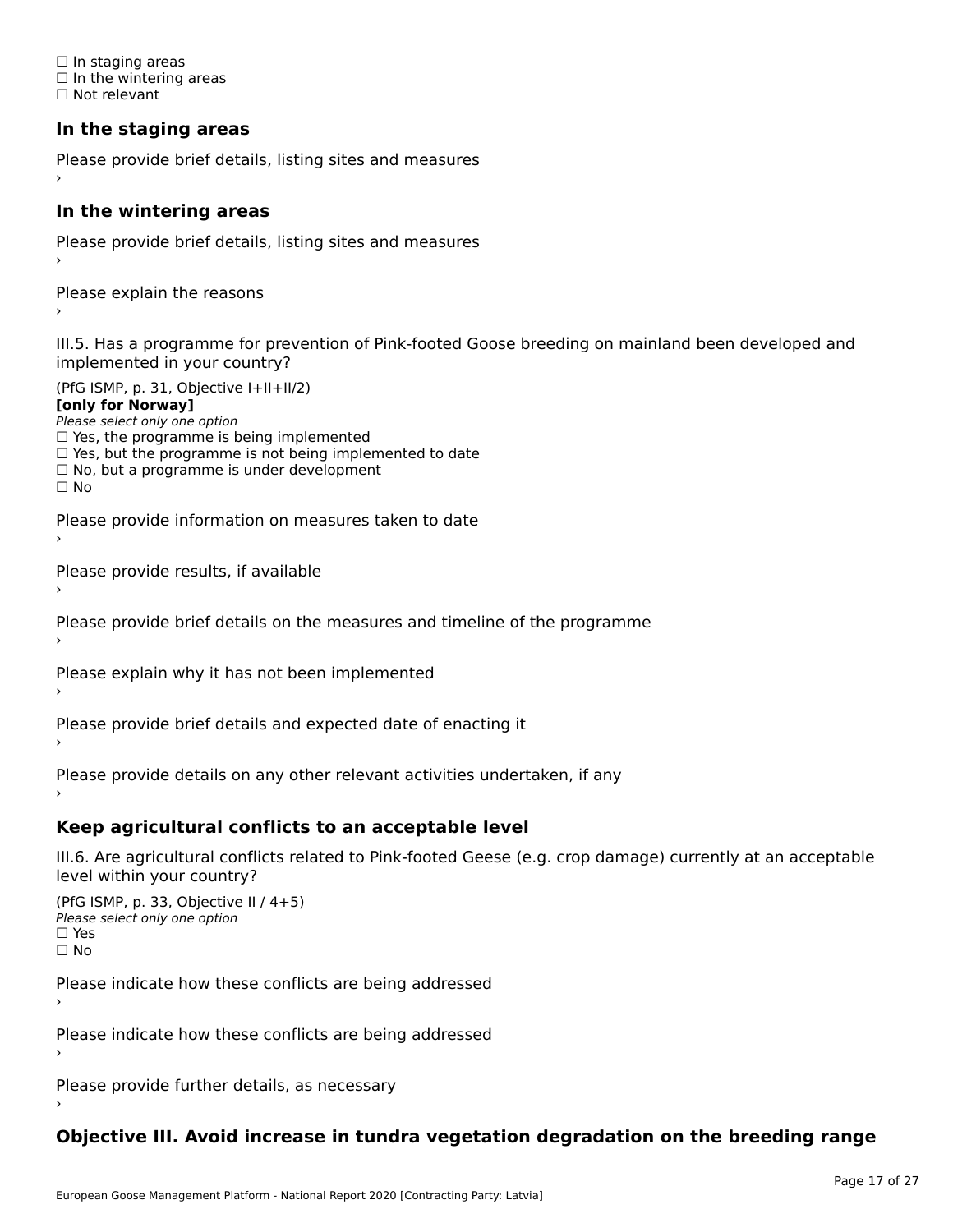III.7. Is the extent of arctic tundra degradation on Svalbard caused by the Pink-footed Goose monitored?

(PfG ISMP, p. 33-34, Objective III /8) **[only for Norway] Please select only one option** □ Yes<br>□ No

Please provide details on the type of monitoring activities (who is conducting them and how they are riease prov ›

Is there an increase in the level of degradation of the arctic tundra? □ CitCre dir increduce in c<br>Please select only one option □ Yes<br>□ No

Please provide any results or evidence

Please provide any results or evidence

Please explain the reasons

›

#### **Objective IV. Allow for recreational use that does not jeopardize the population**

III.8. Does your country promote and/or implement (in the past three years) any national or regional (sub $m.0.168$  your country promove and/or miplement (in the past time years) any national or

(PfG ISMP, p. 31, Objective VI/3) **[only Norway and Denmark]** Possibility for multiple options ☐ Wise use hunting practices  $\Box$  wise use numing practices<br> $\Box$  Best practices to reduce crippling rates □ Best practices to reduce crippinig rates<br>□ Self-organization and coordination of local hunting □ Sen-organization and coordination or local nunting<br>□ No campaigns, programmes or activities have been implemented

# **Wise use hunting practices**

Please provide brief details (attach files or provide web links, if available) ›

### **Best practices to reduce crippling rates**

Please provide brief details (attach files or provide web links, if available)

## **Self-organization and coordination of local hunting**

Please provide brief details (attach files or provide web links, if available)

Please explain the reasons

#### **Optionally, please provide any other information related to the implementation of the PfG ISMP**

Please provide further information here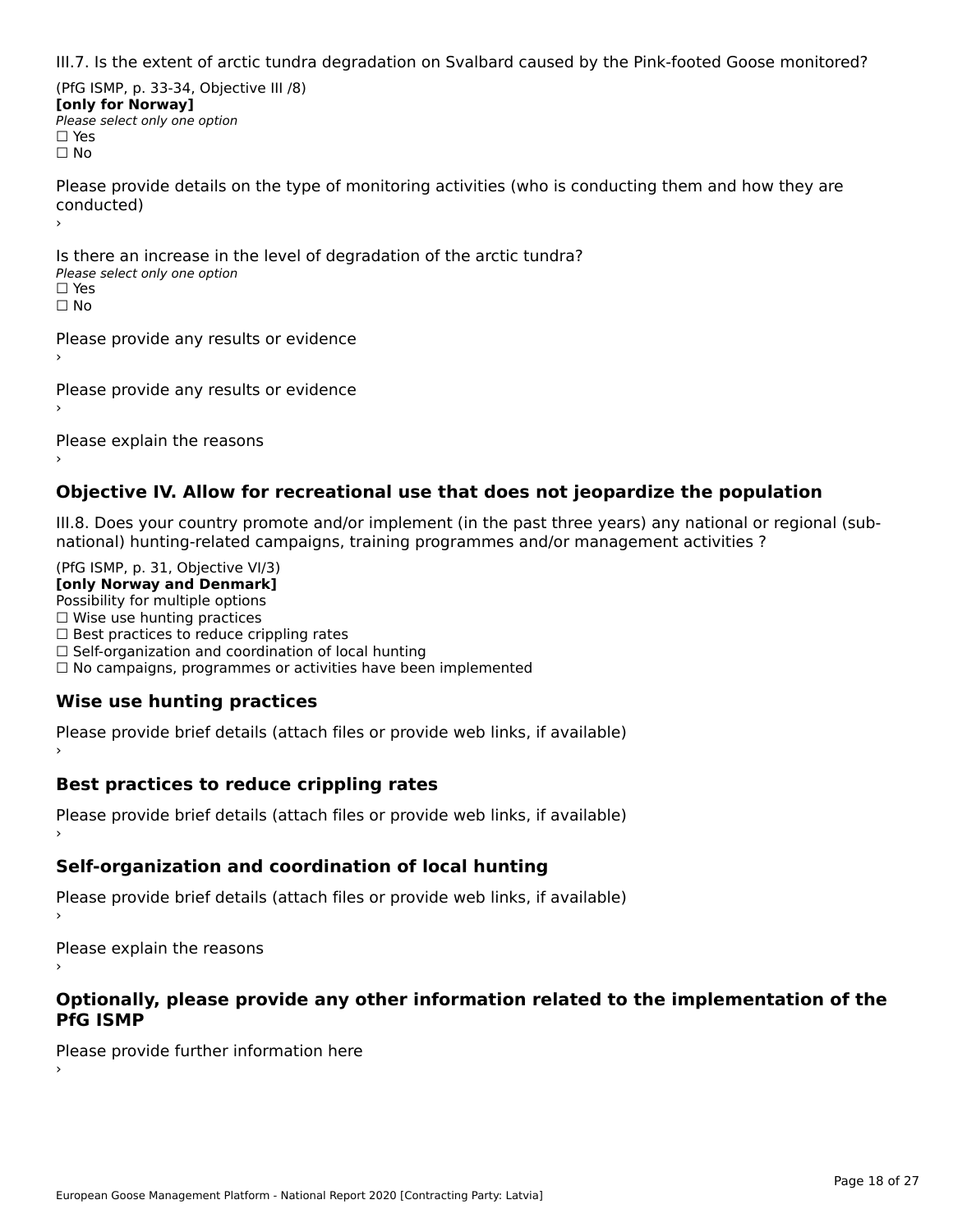#### **IV. Sub-section A: Taiga Bean Goose International Single Species Action Plan (TBG ISSAP) - Eastern 1 Management UnitAction Plan (TBG ISSAP) - Eastern 1 Management Unit**

Participating Range States**: Belarus, Estonia, Germany, Latvia, Ukraine** 

#### **Objective 1. Increase survival rate of adults**

### **Result 1.1 Legal harvest does not jeopardize an increase of adult survival rates**

IV.1. Has your country developed and adopted legislation for the closure of hunting of TBG to allow for TBG IV.1. Thas your country developed and add<br>to pass before goose hunting is opened?

(activity 1.1.1.1 Workplan for the implementation of non-AHM related actions (2018-2020) agreed at the 3rd EGM IWG meeting in Leeuwarden, the Netherlands in June 2018) **[all Participating Range States]**

[all Participating Range States]

Please select only one option ☑ Yes, developed and adopted ☐ Yes, developed but not adopted $\Box$  ies, developed but not adopted

Please describe what legislation has been developed › Cabinet of Ministers Regulations No 421 Hunting Regulations

Anser fabalis, Anser albifrons, Branta canadensis, Anser anser hunting from 15 September-30 November

Please indicate when it was adopted › Last amendment in 06.09.2016

Please indicate how the legislation is enforced › Control by State Forest Service

Please describe what legislation has been developed

Please indicate the timeframe when the legislation is expected to be adopted

Please explain the reasons

**IV.2. Please indicate how you are improving the knowledge of the occurrence of TBG on sub-species level in your country**on sub-species level in your country

on sub-species fever in your country<br>(activity 1.1.1.2 Workplan for the implementation of non-AHM related actions (2018-2020) agreed at the **[all Participating Range States]**

IV.2.1. Ensuring national monitoring at all known key sites Please select only one option ☑ Yes☐ No

Please describe the activities undertaken

› State Environmental Monitoring program 2015-2020 Subprogram of Biological Diversity Monitoring (Natura 2000 sites monitoring, special monitoring and background monitoring). zood sites monitoning, special monitoning and background monitoning).<br>In nature observations portal Dabasdati.lv everyone is welcome to share their observations. Dabasdati.lv created by two nature protection organizations – Latvian Fund for Nature and Latvian Ornithological Society

Please list the key sites where monitoring activities are being undertaken > All key sites are covered by Natura 2000 sites

Please provide relevant documents or weblinks ricuse provide relevant documents or webmiks<br>> https://www.daba.gov.lv/public/lat/dati1/vides\_monitoringa\_programma/ (Latvian language only) https://dabasdati.lv http://www.putni.lv/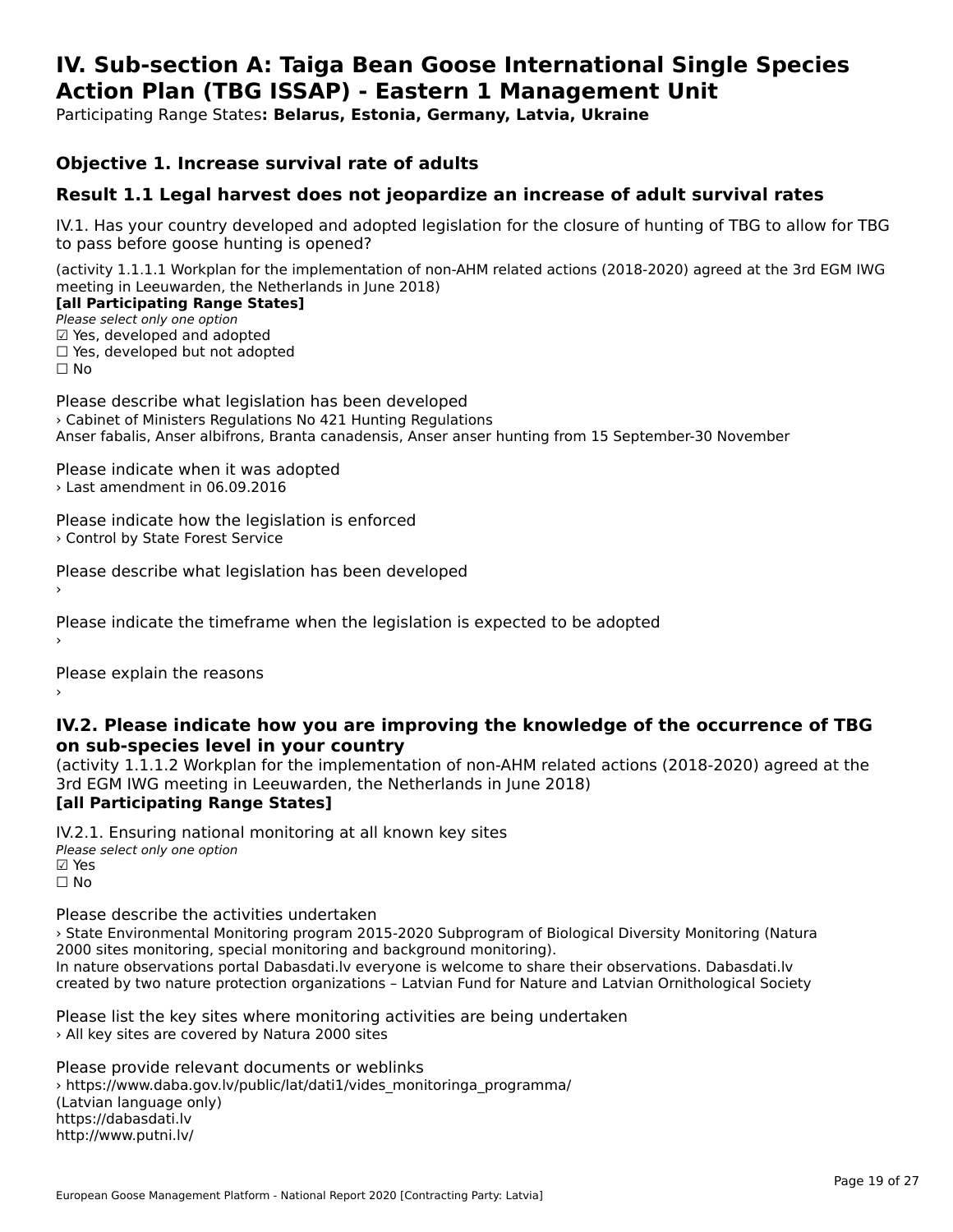›IV.2.2. Providing identification training to people carrying out the monitoring activities TWETE: THOMAING REFILITION<br>Please select only one option ☑ NoPlease describe the activities undertaken Please provide relevant identification materials or weblinks, if available Please explain the reasons › Not relevantIV.2.3. Providing equipment to people carrying out the monitoring activities Please select only one option ☐ Yes☑ NoPlease describe the activities undertaken Please provide relevant documents or weblinks Please explain the reasons › Not relevantIV.2.4. Carrying out a satellite/GPS tagging project on TBG in the wintering/staging areas rv.2.4. Carrying out a sc<br>Please select only one option ☐ Yes☑ NoPlease describe the activities undertaken Please provide relevant documents or weblinks Please explain the reasons › Not relevantIV.2.5. Any other relevant activities Please select only one option ☐ Yes $\Box$  Yes ☑ NoPlease describe the activities undertaken Please provide relevant documents or weblinks

# **Result 1.2 Illegal harvest is reduced to non-significant levels**

IV.3. Does your country implement an awareness-raising campaign for hunters to complement necessary legislation changes?

(activity 1.2.2.1 Workplan for the implementation of non-AHM related actions (2018-2020) agreed at the 3rd EGM IWG meeting in Leeuwarden, the Netherlands in June 2018)

### **[Only for Belarus and Ukraine]**

Please select only one option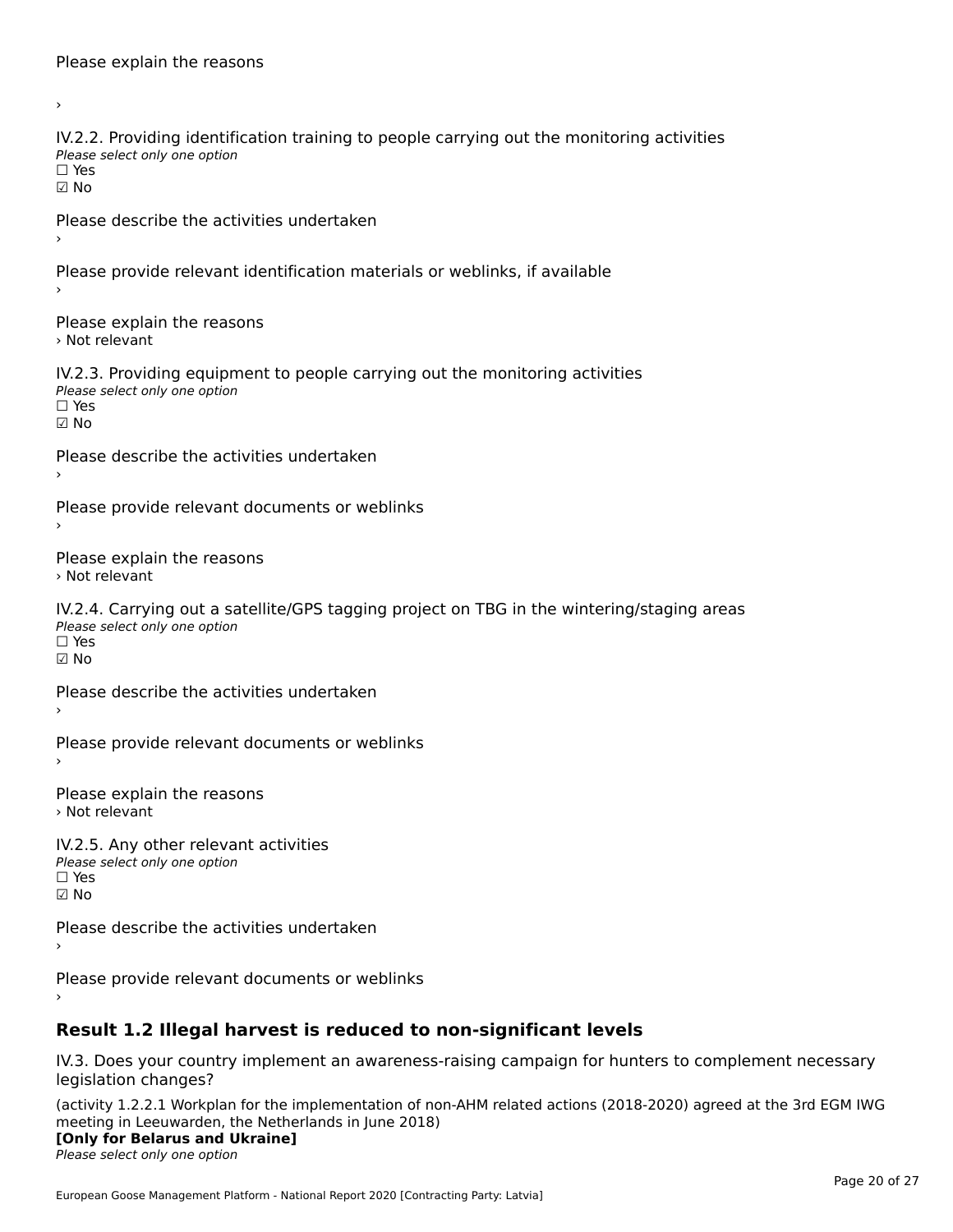☐ Yes, an awareness-raising campaign is being implemented □ Tes, an awareness-raising campaign is being implemented<br>□ No, but an awareness-raising campaign is under development Please indicate who is involved in the implementation (e.g. national NGOs, research institutes, etc.) Please provide brief details about the activities that are being implemented Please provide a weblink or upload more information on the campaign Does the campaign include guidance on identification of grey geese? **DOCS THE CAMPATSH THE**<br>Please select only one option □ Yes<br>□ No Please upload identification guides and provide weblinks Please provide further information, if available Please explain the reasons Please indicate who is in charge of developing the campaigns Please provide information on when the development is expected to be finalized Please indicate when the implementation of the campaign is envisaged to start Please provide reasons why an awareness-raising campaign is not in place IV.4. Has special publication on the occurrence of the Taiga Bean Goose been produced and disseminated? (activity 1.2.2.2 Workplan for the implementation of non-AHM related actions (2018-2020) agreed at the 3rd EGM IWG meeting in Leeuwarden, the Netherlands in June 2018) **[Only for Ukraine]**[Only for Ukraine] **LOTTLY TOT ONTAILLET**<br>Please select only one option *Please select only one option*<br>□ Yes produced and disseminated □ Tes produced and dissemmate<br>□ Yes, currently being produced Please provide details on dissemination, upload publication or provide weblink Please provide details on the timeframe Please indicate who is in charge of producing the publication Please provide details on the dissemination plans Please explain the reasons

# **Other objectives and results as decided by the EGM IWG**

# **Reducing Taiga Bean Goose crippling**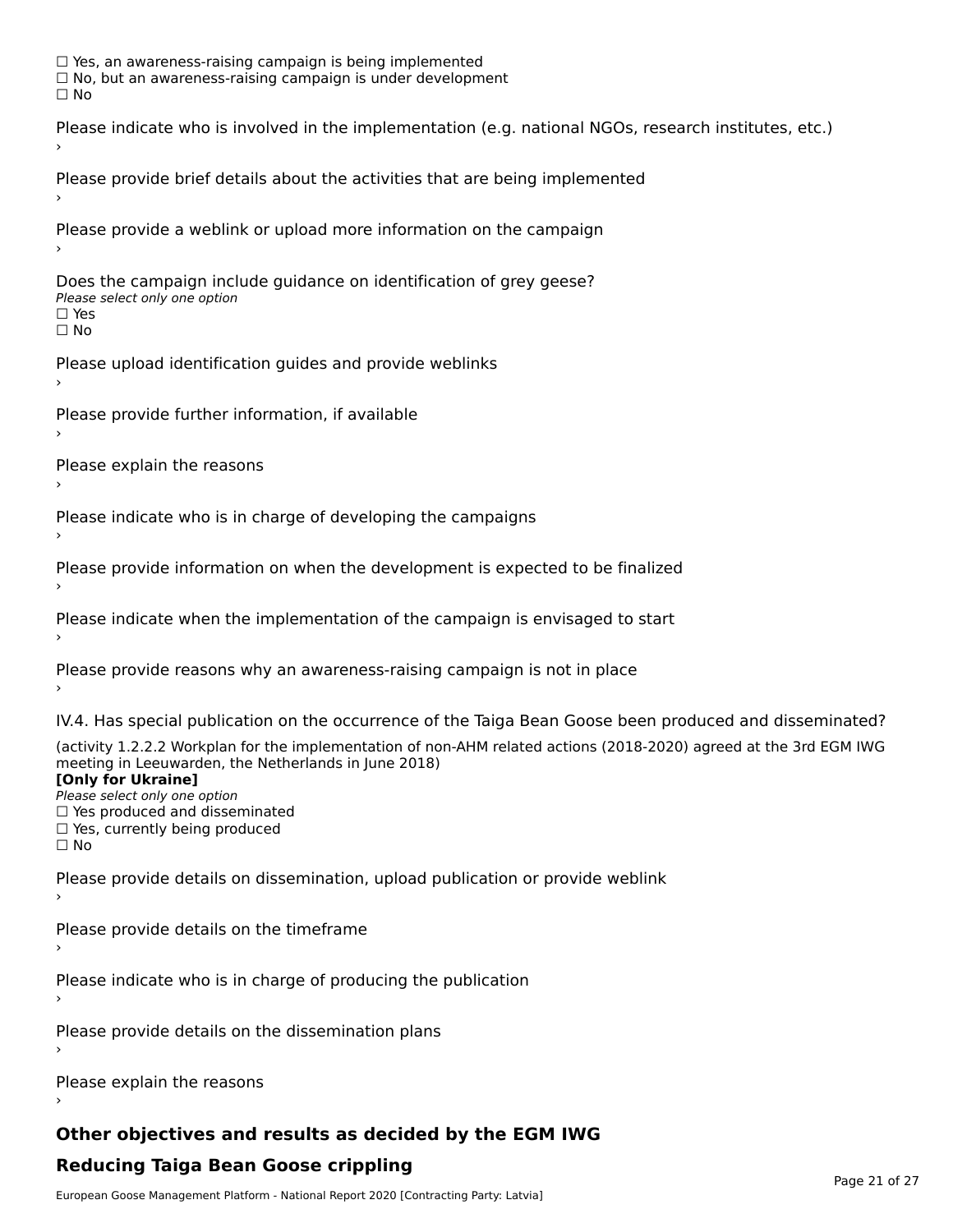IV.5. Have you undertaken any activities to reduce TBG crippling rates?

(activity agreed at the 1st EGM IWG meeting in Kristianstad, Sweden in December 2016)

**[all Participating Range States] Please select only one option** □ Yes<br>□ No ☑ Not applicable

Please provide details on the activities

Please explain the reasons›

Please explain the reasons

riedse explain the redsons<br>> No special activities specific to species level. Shooting skills test is part of Hunters education program and

### **Raising identification skills and awareness amongst hunters**

IV.6. Have training programmes to develop identification skills amongst hunters been organized by national hunting associations?

(activity agreed at the 1st EGM IWG meeting in Kristianstad, Sweden in December 2016)

**[all Participating Range States] Law Tarticipating Range**<br>Please select only one option □ Yes<br>□ No

☑ Not applicable

Please provide more information on the training programmes

Have the training programmes been developed in cooperation with BirdLife partners and other conservation NGOs? Please select only one option ☐ Yes☐ No

Please provide a list of cooperating partners

Please provide more information of detailed activities with partners

Please upload any relevant materials

Please provide weblinks

Please explain the reasons

Please explain the reasons

›

Please explain the reasons

› Rare presence of TBG during hunting season. Analysis of hunted bird photos organized by Latvian Hunters A Kare presence or TBG during numing season. Analysis or numed bird p<br>Association in cooperation with scientists confirms one bird during 2019

#### **Optionally, please provide any other information related to the implementation of the TBG ISSAP**

Please provide information here›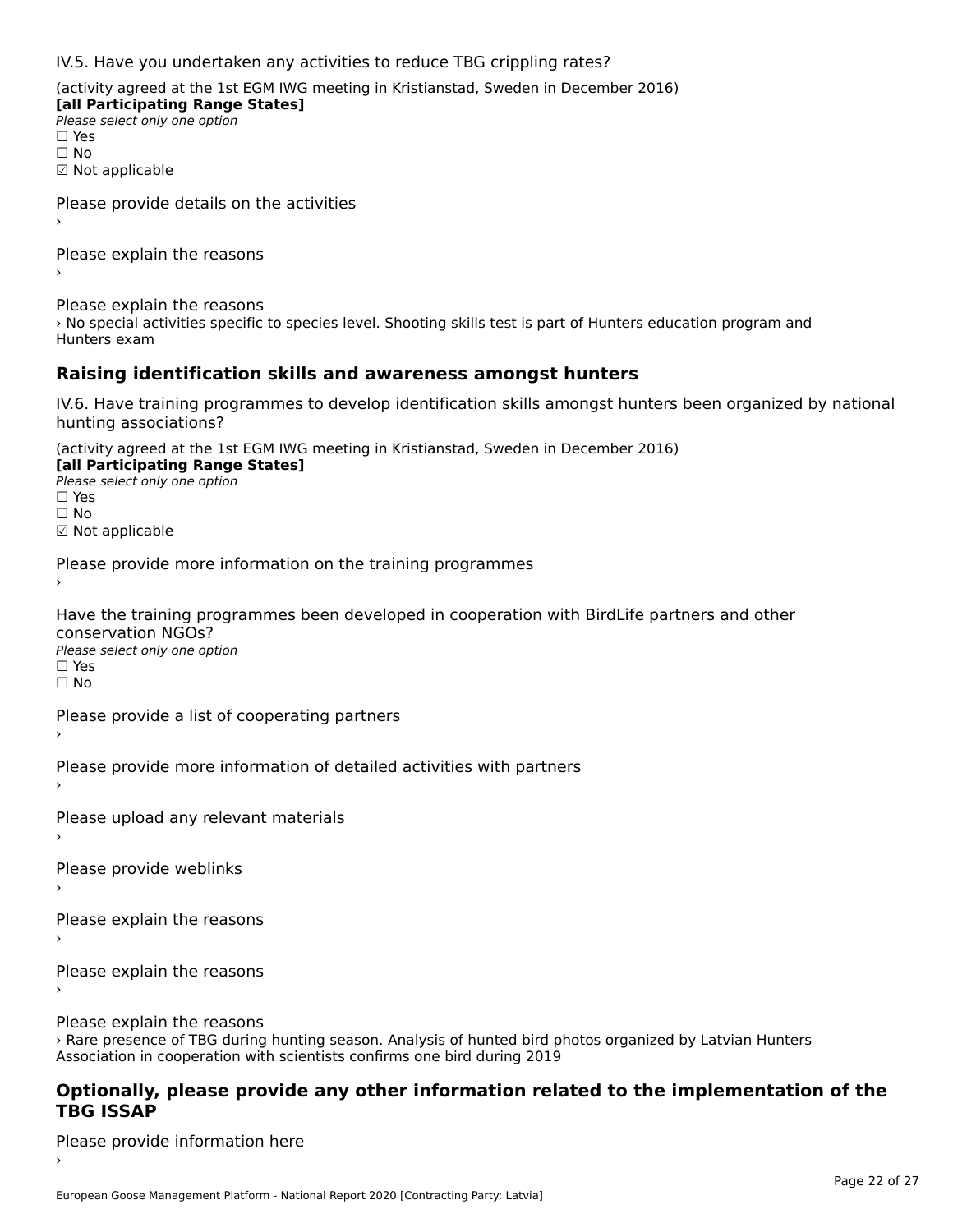# **V. Sub-section B: Taiga Bean Goose International Single SpeciesAction Plan (TBG ISSAP) - Western and Central Management Units**

Participating Range States: **Denmark**, **Finland**, **Norway, Sweden**, **UK**

# **Objective 1 Increase survival rate of adults**

### **Result 1.2 Illegal harvest is reduced to non-significant levels**

V.1. Is TBG shooting investigated in north-east Jutland and Zealand?

(activity 1.2.2.1 Workplan for the implementation of non-AHM related actions (2018-2020) agreed at the 3rd EGM IWG meeting in Leeuwarden, the Netherlands in June 2018) **[Only for Denmark] LOTTLY TOT DETITIONS**<br>Please select only one option

*riease*<br>□ Yes<br>□ No

Please indicate what activities have been undertaken›

Please provide results, relevant publications and weblinks ›

Please explain the reasons

#### **Result 1.3: Impact of huntable native predators in breeding and moulting areas is reduced**

V.2. Are annual campaigns undertaken amongst hunters in the breeding areas to strengthen fox v.z. Are annual campaigns und<br>management in your country?

(activity 1.3.1.1 Biannual Taiga Bean Goose implementation plan agreed at the 1st EGM IWG meeting in Kristianstad, Sweden in December 2016)

**[Only for Finland]** Please select only one optionriease<br>□ Yes ים וכ<br>⊡ No

Please list the areas where the campaigns are being undertaken

Please list the hunting associations involved

Please provide any other relevant details and weblinks ›

Please explain the reasons›

V.3. Has fox management in northernmost Finland been further strengthened by the Finnish Wildlife v.5. Has fox management in northernmost F<br>Agency and the Forestry and Parks Service?

(activity 1.3.1.2 Biannual Taiga Bean Goose implementation plan agreed at the 1st EGM IWG meeting in Kristianstad, Sweden in December 2016) Sweden in December 2016)

[Only for Finland]

**Please select only one option** □ Yes<br>□ No

Please explain what activities have taken place

Please provide results, relevant publications and weblinks ›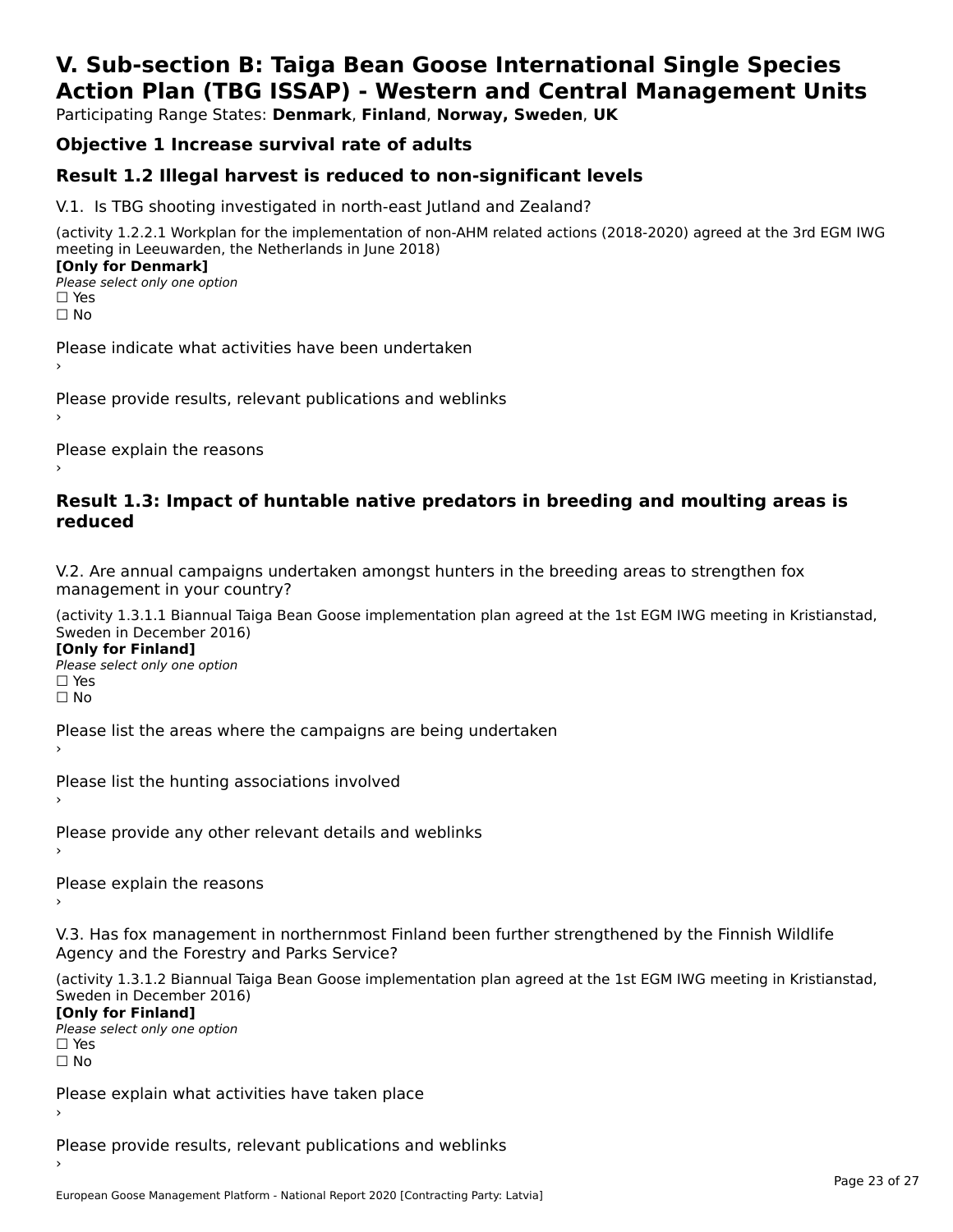# **Result 1.4: Impact of alien predators in breeding and moulting areas is reduced**

V.4. Does your country implement programmes for the eradication of the raccoon dog?

(activity 1.4.1.1 Workplan for the implementation of non-AHM related actions (2018-2020) agreed at the 3rd EGM IWG meeting in Leeuwarden, the Netherlands in June 2018) **[Only for Finland and Sweden]**

**Please select only one option** 

□ Yes<br>□ No

Please provide details about the eradication programme(s) (scope, implementing entities, etc.)

Please provide details on the effectiveness of the programmes

Please provide an update on the current status of the raccoon dog

Please explain the reasons

### **Objective 2. Increase reproductive rates**

### **Result 2.2: Intraspecific competition in spring staging areas is reduced**

V.5. Please provide updates on the implementation of the "fields for geese" programme

(activity 2.2.1.1 Workplan for the implementation of non-AHM related actions (2018-2020) agreed at the 3rd EGM IWG meeting in Leeuwarden, the Netherlands in June 2018) Loury for Swedent

V.6. Please provide information on the continuation and implementation of the "unharvested-fields-forbirds" programme (within the Common Agricultural Policy)birds" programme (within the Common Agricultural Policy)

(activity 2.2.1.2 and 2.2.1.3) **[Only for Finland]** ›

#### **Objective 3. Stop ongoing loss, fragmentation and degradation of habitats, and restore lost, fragmented and degraded habitats**

### **Result 3.1: Impact of forestry works is reduced**

V.7. Have working models been developed for wildlife-friendly forest management?

(activity 3.1.1.1 Workplan for the implementation of non-AHM related actions (2018-2020) agreed at the 3rd EGM IWG meeting in Leeuwarden, the Netherlands in June 2018)

#### **[Only for Finland]**

**Please select only one option** □ Yes<br>□ No

Please provide details on the working models developed

Are these models being implemented? ∩ne enese moders being<br>Please select only one option □ Yes<br>□ No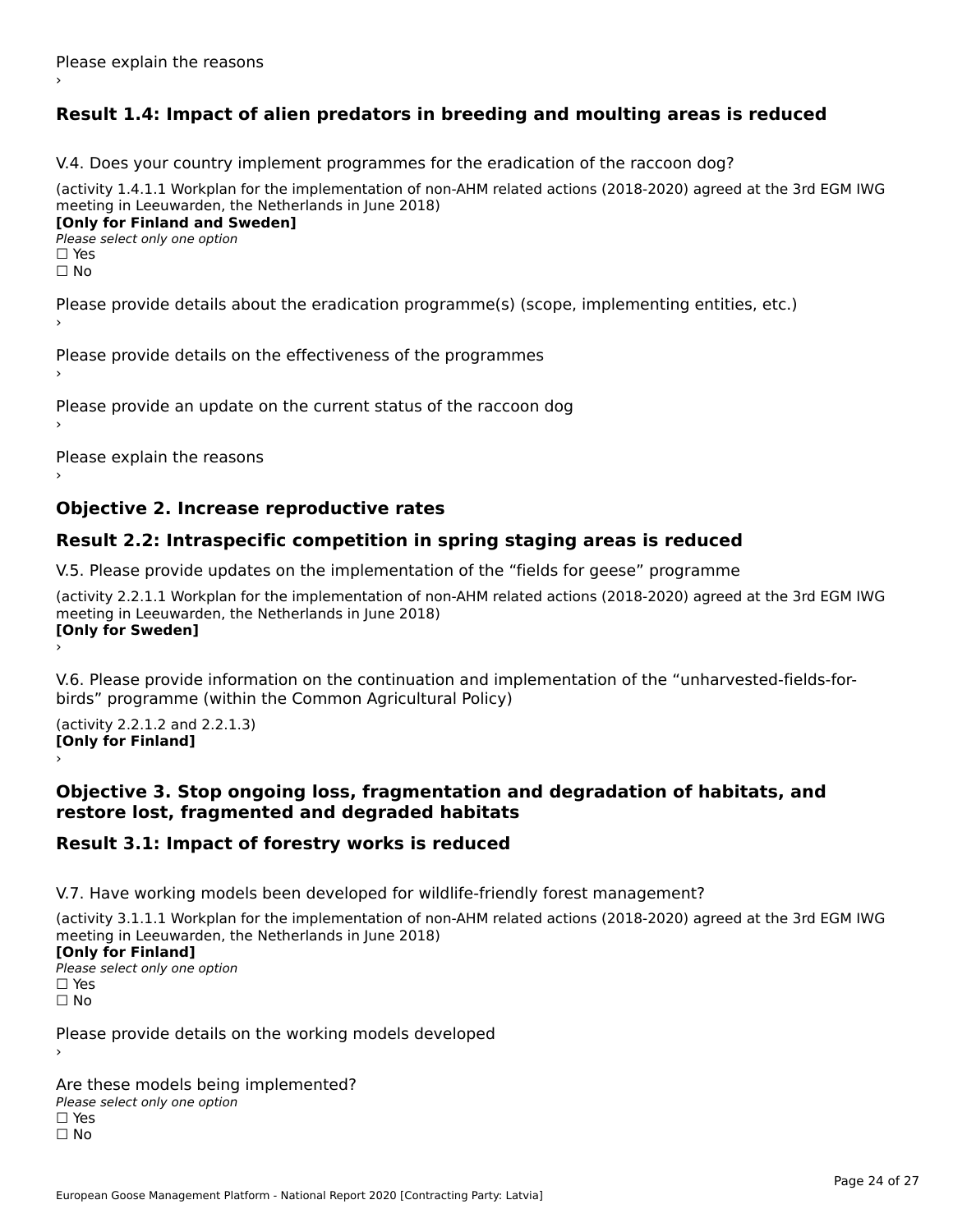Please provide more information on the progress Have these models been promoted to reach forest owners? ∩ave these models bee<br>Please select only one option □ Yes<br>□ No Please provide more information Please explain the reasons ›Have these models been promoted to reach forest corporations? ∩ave these models bee<br>Please select only one option □ Yes<br>□ No Please provide more information Please explain the reasons ›Please explain the reasons›Please explain the reasons›

V.8. Please indicate the implementation progress to reach the annual goals for mire restoration

(activity 3.1.2.1 Workplan for the implementation of non-AHM related actions (2018-2020) agreed at the 3rd EGM IWG meeting in Leeuwarden, the Netherlands in June 2018) **[all Participating Range States]** ›

**Result 3.3: Breeding, staging and wintering habitats are not further lost due to oil and gas or renewable energy developments**gas or renewable energy developments

V.9. Are you monitoring the collision risk posed by renewable energy developments to TBG close to the Special Protection Areas, identified as their important wintering sites?

(activity 3.3.1.1 Workplan for the implementation of non-AHM related actions (2018-2020) agreed at the 3rd EGM IWG meeting in Leeuwarden, the Netherlands in June 2018) **[only for Denmark and other Range States as applicable]**

```
Please select only one option
□ Yes<br>□ No
```
Please provide information on the relevant actions that have been undertaken ›

Please provide any results, if available

Please explain the reasons

# **Result 3.4: Impact of agriculture on natural Taiga Bean Goose habitats is minimized**

V.10. Has the area of managed coastal grasslands under the Common Agricultural Policy (CAP) increased in

(activity 3.4.1.1 Workplan for the implementation of non-AHM related actions (2018-2020) agreed at the 3rd EGM IWG meeting in Leeuwarden, the Netherlands in June 2018) **[only for Finland]**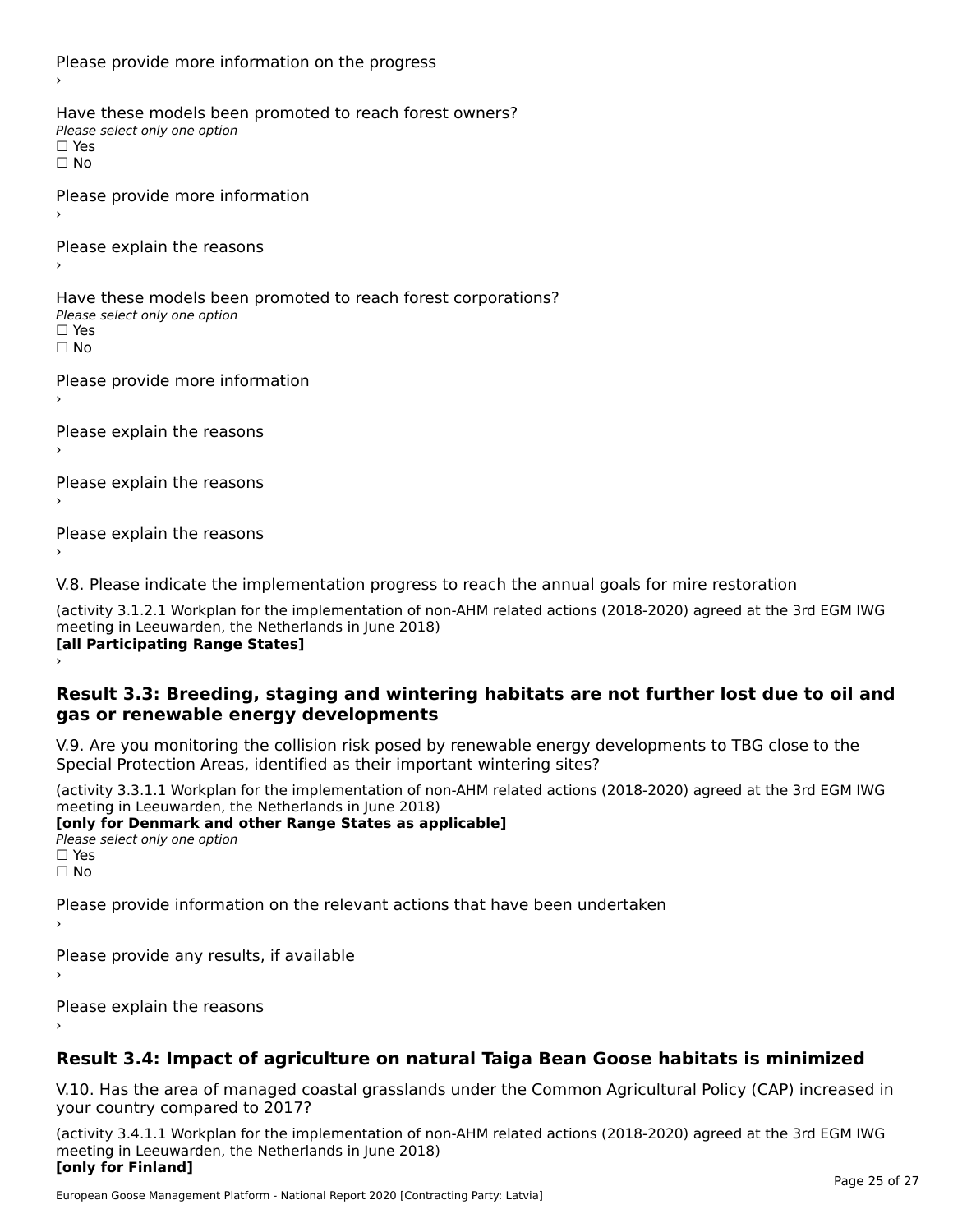Please select only one option □ Yes<br>□ No

Please indicate the size of the total area›

Please indicate the additional area managed since the beginning of 2017

Please describe the activities undertaken on grassland management

Please upload relevant documentation and provide weblinks

Please explain the reasons

### **Other objectives and results as decided by the EGM IWG**

#### **Review factors possibly contributing to rapid declines in eastern England and implement appropriate management responses**implement appropriate management responses

V.11. Have possible factors causing population declines in eastern England been reviewed?

(activity 3.4.2. Workplan for the implementation of non-AHM related actions (2018-2020) agreed at the 3rd EGM IWG meeting in Leeuwarden, the Netherlands in June 2018)<br>**[only for UK]** 

**∐omy for OR**<br>Please select only one option □ Yes<br>□ No

Please describe those factors and provide further information as available

Are appropriate management responses to these factors being implemented? Please select only one option ים<br>⊡ No

Please provide information on the activities implemented

Please provide information about the main achievements and results›

Please explain the reasons

Please explain the reasons

**Reducing Taiga Bean Goose crippling**

V.12. Have you undertaken any activities in the past three years to reduce TBG crippling rates?

(activity agreed at the 1st EGM IWG meeting in Kristianstad, Sweden in December 2016) **[all Participating Range States]**

[all Participating Range States] Please select only one option☐ Yesים<br>⊡ No □ Not applicable

Please provide details on the activities